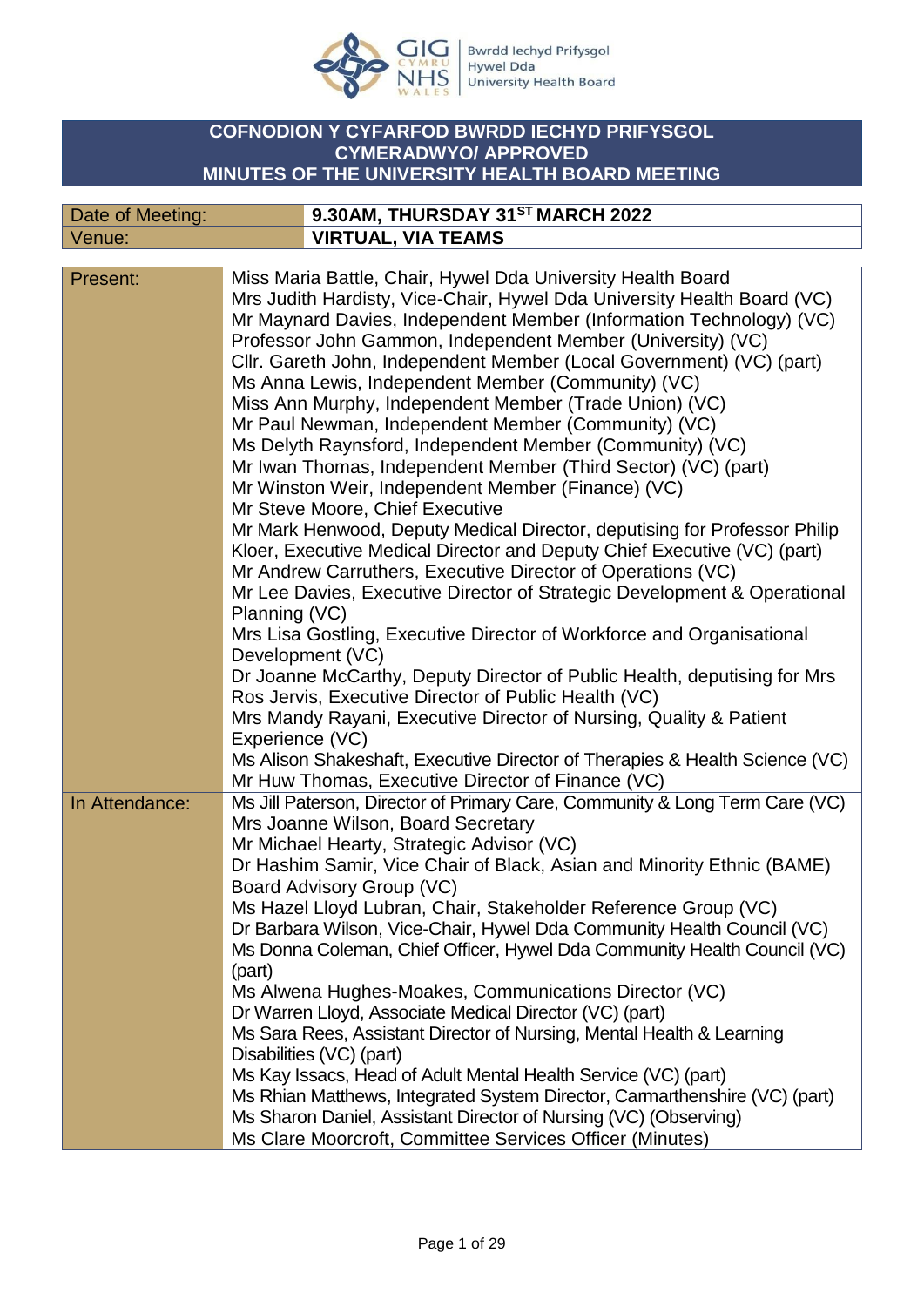| <b>Agenda</b><br><b>Item</b> | <b>Item</b>                                                                                                                                                                                                                                                                                                                                                                                                                                                                                                                                                                                                                                                                                    | <b>Action</b> |
|------------------------------|------------------------------------------------------------------------------------------------------------------------------------------------------------------------------------------------------------------------------------------------------------------------------------------------------------------------------------------------------------------------------------------------------------------------------------------------------------------------------------------------------------------------------------------------------------------------------------------------------------------------------------------------------------------------------------------------|---------------|
| PM(22)34                     | <b>INTRODUCTIONS &amp; APOLOGIES FOR ABSENCE</b>                                                                                                                                                                                                                                                                                                                                                                                                                                                                                                                                                                                                                                               |               |
|                              | The Chair, Miss Maria Battle, welcomed everyone to the meeting, in<br>particular Mr Mark Henwood, deputising for Professor Philip Kloer.                                                                                                                                                                                                                                                                                                                                                                                                                                                                                                                                                       |               |
|                              | Apologies for absence were received from:<br>Professor Philip Kloer, Executive Medical Director and Deputy Chief<br>$\bullet$<br>Executive                                                                                                                                                                                                                                                                                                                                                                                                                                                                                                                                                     |               |
|                              | Mrs Ros Jervis, Executive Director of Public Health<br>$\bullet$<br>Mr Jonathan Griffiths, Pembrokeshire County Council Director of<br>$\bullet$<br>Social Services, Local Authority Representative<br>Dr Mohammed Nazemi, Chair, Healthcare Professionals Forum<br>$\bullet$                                                                                                                                                                                                                                                                                                                                                                                                                  |               |
|                              | Mr Mansell Bennett, Chair, Hywel Dda Community Health Council<br>$\bullet$<br>Ms Liz Carroll, Director of Mental Health & Learning Disabilities<br>$\bullet$                                                                                                                                                                                                                                                                                                                                                                                                                                                                                                                                   |               |
| PM(22)35                     | <b>DECLARATION OF INTERESTS</b>                                                                                                                                                                                                                                                                                                                                                                                                                                                                                                                                                                                                                                                                |               |
|                              | No declarations of interest were made.                                                                                                                                                                                                                                                                                                                                                                                                                                                                                                                                                                                                                                                         |               |
|                              |                                                                                                                                                                                                                                                                                                                                                                                                                                                                                                                                                                                                                                                                                                |               |
| <b>PM(22)36</b>              | MINUTES OF THE PUBLIC MEETING HELD ON 27TH JANUARY 2022                                                                                                                                                                                                                                                                                                                                                                                                                                                                                                                                                                                                                                        |               |
|                              | <b>RESOLVED</b> – that the minutes of the meeting held on $27th$ January                                                                                                                                                                                                                                                                                                                                                                                                                                                                                                                                                                                                                       |               |
|                              | 2022 be approved as a correct record.                                                                                                                                                                                                                                                                                                                                                                                                                                                                                                                                                                                                                                                          |               |
| PM(22)37                     | <b>MATTERS ARISING &amp; TABLE OF ACTIONS FROM THE MEETING</b>                                                                                                                                                                                                                                                                                                                                                                                                                                                                                                                                                                                                                                 |               |
|                              | HELD ON 27TH JANUARY 2022                                                                                                                                                                                                                                                                                                                                                                                                                                                                                                                                                                                                                                                                      |               |
|                              | An update was provided on the table of actions from the Public Board<br>meeting held on 27 <sup>th</sup> January 2022, and confirmation received that all<br>outstanding actions had been progressed. In terms of matters arising:                                                                                                                                                                                                                                                                                                                                                                                                                                                             |               |
|                              | <b>PM(22)04</b> – Miss Battle requested a further update on plans to schedule<br>a workshop on Social Care and Healthcare. Mr Steve Moore responded<br>that, given the upcoming local elections, a decision had been made to<br>delay the workshop until the middle of May or early June 2022. A<br>meeting to discuss this has been scheduled for the week commencing<br>4 <sup>th</sup> April 2022. Mr Moore felt that it is likely that there will be a series of<br>workshops rather than one. Miss Battle recognised the unprecedented<br>pressure that both health and social care settings are experiencing,<br>which reiterates the importance of working collaboratively in this way. |               |
|                              | <b>PM(22)05</b> – noting the update regarding discussions at the Children and<br>Young People (CYP) Group, a more precise timescale for collation of<br>feedback was requested. Mr Andrew Carruthers advised that the Group<br>will receive regular reports on engagement outcomes, and had been<br>assured in terms of the existence of external feedback processes. Mr<br>Carruthers apologised for the wording of the update and committed to<br>clarify.                                                                                                                                                                                                                                   | <b>AC</b>     |
|                              | $PM(22)06 - in$ response to a request for an update on the Carmarthen<br>Hwb building, Mr Lee Davies stated that, whilst the UHB has received<br>assurances from Carmarthenshire County Council with regards to<br>urgency, they are not able to make timescales public at this stage. As<br>this is a Carmarthenshire County Council scheme, the UHB will be<br>advised accordingly.                                                                                                                                                                                                                                                                                                          |               |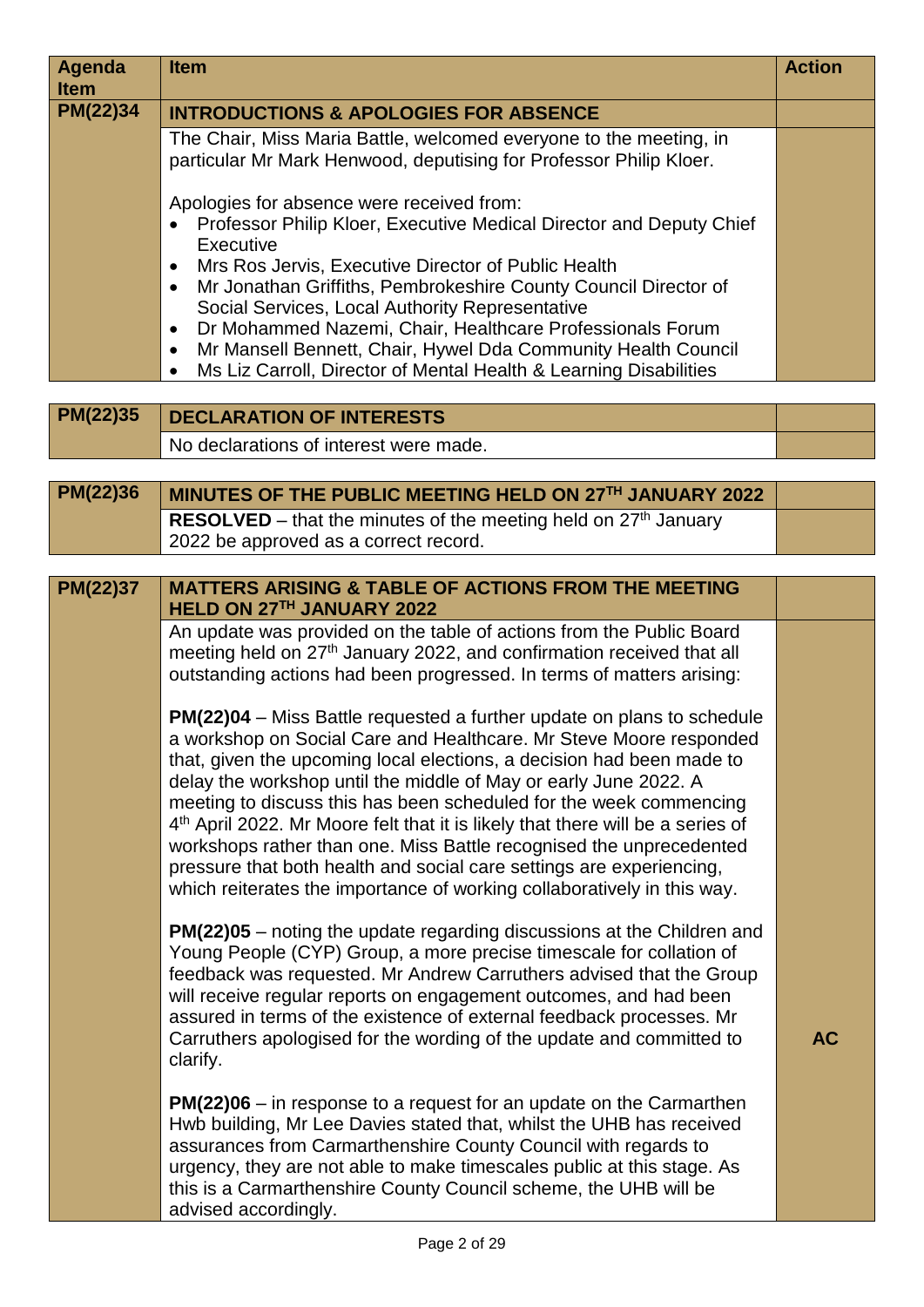|          | highlighted at the previous Board meeting, Mrs Mandy Rayani advised<br>that a 'deep dive' into this issue will be undertaken at the next meeting of<br>the Quality, Safety & Experience Committee. Members were assured/<br>reminded that this matter relates to non-completion of paperwork, rather<br>than a failure to enact referrals. Within the online Chat, Mrs Delyth<br>Raynsford welcomed this clarification.<br>PM(22)13 - Mr Paul Newman observed that the new Regional<br>Integration Fund (RIF) represents a significant amount of money,<br>overseen by the Regional Partnership Board (RPB) and hosted by the<br>UHB. Mr Newman highlighted the need for robust governance<br>arrangements in relation to this, noting that the RPB does not currently<br>operate audit processes equivalent to those in place within Health<br>Boards. In response, Ms Jill Paterson felt that this was a reasonable<br>question and that there are two elements involved: the UHB, as host of<br>funding, will be subject to increased scrutiny and needs to ensure that<br>robust governance arrangements exist. The UHB will also be one of the<br>organisations receiving monies from the RIF. Ms Paterson assured<br>Members that there have always been mechanisms/functions for<br>reporting into the RPB, and that the governance measures necessary in<br>relation to the RIF have been discussed with the UHB's Corporate<br>Governance team and the newly-appointed Regional Partnership<br>Programme Manager. An Internal Audit has been undertaken on<br>Partnership Governance, with a follow-up audit planned. The RPB is<br>also subject to external audit from bodies such as Audit Wales, and<br>monthly reports are requested by Welsh Government. Ms Paterson<br>would anticipate that any scrutiny/oversight required would be<br>undertaken by the Strategic Development & Operational Delivery<br>Committee (SDODC). Mr Huw Thomas endorsed Ms Paterson's<br>comprehensive response to this query, and welcomed the clarity<br>provided by the new RIF. Members heard that a Memorandum of<br>Understanding is being developed between the organisations involved,<br>and were assured that the UHB recognises its responsibilities in terms of<br>ensuring transparency and robust governance arrangements. The audit<br>function remains under discussion and the outcome would be reported |  |
|----------|-----------------------------------------------------------------------------------------------------------------------------------------------------------------------------------------------------------------------------------------------------------------------------------------------------------------------------------------------------------------------------------------------------------------------------------------------------------------------------------------------------------------------------------------------------------------------------------------------------------------------------------------------------------------------------------------------------------------------------------------------------------------------------------------------------------------------------------------------------------------------------------------------------------------------------------------------------------------------------------------------------------------------------------------------------------------------------------------------------------------------------------------------------------------------------------------------------------------------------------------------------------------------------------------------------------------------------------------------------------------------------------------------------------------------------------------------------------------------------------------------------------------------------------------------------------------------------------------------------------------------------------------------------------------------------------------------------------------------------------------------------------------------------------------------------------------------------------------------------------------------------------------------------------------------------------------------------------------------------------------------------------------------------------------------------------------------------------------------------------------------------------------------------------------------------------------------------------------------------------------------------------------------------------------------------------------------------------------------------------------------------------------------------------------------|--|
|          | to the Audit & Risk Assurance Committee.                                                                                                                                                                                                                                                                                                                                                                                                                                                                                                                                                                                                                                                                                                                                                                                                                                                                                                                                                                                                                                                                                                                                                                                                                                                                                                                                                                                                                                                                                                                                                                                                                                                                                                                                                                                                                                                                                                                                                                                                                                                                                                                                                                                                                                                                                                                                                                              |  |
|          |                                                                                                                                                                                                                                                                                                                                                                                                                                                                                                                                                                                                                                                                                                                                                                                                                                                                                                                                                                                                                                                                                                                                                                                                                                                                                                                                                                                                                                                                                                                                                                                                                                                                                                                                                                                                                                                                                                                                                                                                                                                                                                                                                                                                                                                                                                                                                                                                                       |  |
| PM(22)38 | MINUTES OF THE CORPORATE TRUSTEE MEETING HELD ON 27TH<br><b>JANUARY 2022</b>                                                                                                                                                                                                                                                                                                                                                                                                                                                                                                                                                                                                                                                                                                                                                                                                                                                                                                                                                                                                                                                                                                                                                                                                                                                                                                                                                                                                                                                                                                                                                                                                                                                                                                                                                                                                                                                                                                                                                                                                                                                                                                                                                                                                                                                                                                                                          |  |
|          | <b>RESOLVED</b> – that the minutes of the Corporate Trustee meeting held<br>on 27 <sup>th</sup> January 2022 be approved as a correct record.                                                                                                                                                                                                                                                                                                                                                                                                                                                                                                                                                                                                                                                                                                                                                                                                                                                                                                                                                                                                                                                                                                                                                                                                                                                                                                                                                                                                                                                                                                                                                                                                                                                                                                                                                                                                                                                                                                                                                                                                                                                                                                                                                                                                                                                                         |  |
|          |                                                                                                                                                                                                                                                                                                                                                                                                                                                                                                                                                                                                                                                                                                                                                                                                                                                                                                                                                                                                                                                                                                                                                                                                                                                                                                                                                                                                                                                                                                                                                                                                                                                                                                                                                                                                                                                                                                                                                                                                                                                                                                                                                                                                                                                                                                                                                                                                                       |  |
| PM(22)39 | <b>REPORT OF THE CHAIR</b><br>Presenting her report on relevant matters undertaken as Chair since the                                                                                                                                                                                                                                                                                                                                                                                                                                                                                                                                                                                                                                                                                                                                                                                                                                                                                                                                                                                                                                                                                                                                                                                                                                                                                                                                                                                                                                                                                                                                                                                                                                                                                                                                                                                                                                                                                                                                                                                                                                                                                                                                                                                                                                                                                                                 |  |
|          | previous Board meeting, Miss Battle thanked every member of UHB                                                                                                                                                                                                                                                                                                                                                                                                                                                                                                                                                                                                                                                                                                                                                                                                                                                                                                                                                                                                                                                                                                                                                                                                                                                                                                                                                                                                                                                                                                                                                                                                                                                                                                                                                                                                                                                                                                                                                                                                                                                                                                                                                                                                                                                                                                                                                       |  |
|          | staff for continuing to respond so efficiently and compassionately to the<br>needs of the Hywel Dda population, acknowledging the incredible                                                                                                                                                                                                                                                                                                                                                                                                                                                                                                                                                                                                                                                                                                                                                                                                                                                                                                                                                                                                                                                                                                                                                                                                                                                                                                                                                                                                                                                                                                                                                                                                                                                                                                                                                                                                                                                                                                                                                                                                                                                                                                                                                                                                                                                                          |  |
|          | pressures being experienced. Miss Battle expressed pride that Wales,                                                                                                                                                                                                                                                                                                                                                                                                                                                                                                                                                                                                                                                                                                                                                                                                                                                                                                                                                                                                                                                                                                                                                                                                                                                                                                                                                                                                                                                                                                                                                                                                                                                                                                                                                                                                                                                                                                                                                                                                                                                                                                                                                                                                                                                                                                                                                  |  |
|          | as a nation of sanctuary, is doing all it can to welcome refugees from<br>Ukraine. The UHB has donated medical equipment via Welsh                                                                                                                                                                                                                                                                                                                                                                                                                                                                                                                                                                                                                                                                                                                                                                                                                                                                                                                                                                                                                                                                                                                                                                                                                                                                                                                                                                                                                                                                                                                                                                                                                                                                                                                                                                                                                                                                                                                                                                                                                                                                                                                                                                                                                                                                                    |  |
|          | Government and is supporting its staff from both Ukraine and Russia.                                                                                                                                                                                                                                                                                                                                                                                                                                                                                                                                                                                                                                                                                                                                                                                                                                                                                                                                                                                                                                                                                                                                                                                                                                                                                                                                                                                                                                                                                                                                                                                                                                                                                                                                                                                                                                                                                                                                                                                                                                                                                                                                                                                                                                                                                                                                                  |  |
|          | Referencing the meetings/visits section of her report, Miss Battle                                                                                                                                                                                                                                                                                                                                                                                                                                                                                                                                                                                                                                                                                                                                                                                                                                                                                                                                                                                                                                                                                                                                                                                                                                                                                                                                                                                                                                                                                                                                                                                                                                                                                                                                                                                                                                                                                                                                                                                                                                                                                                                                                                                                                                                                                                                                                    |  |

**PM(22)09** – responding to a query around the safeguarding issue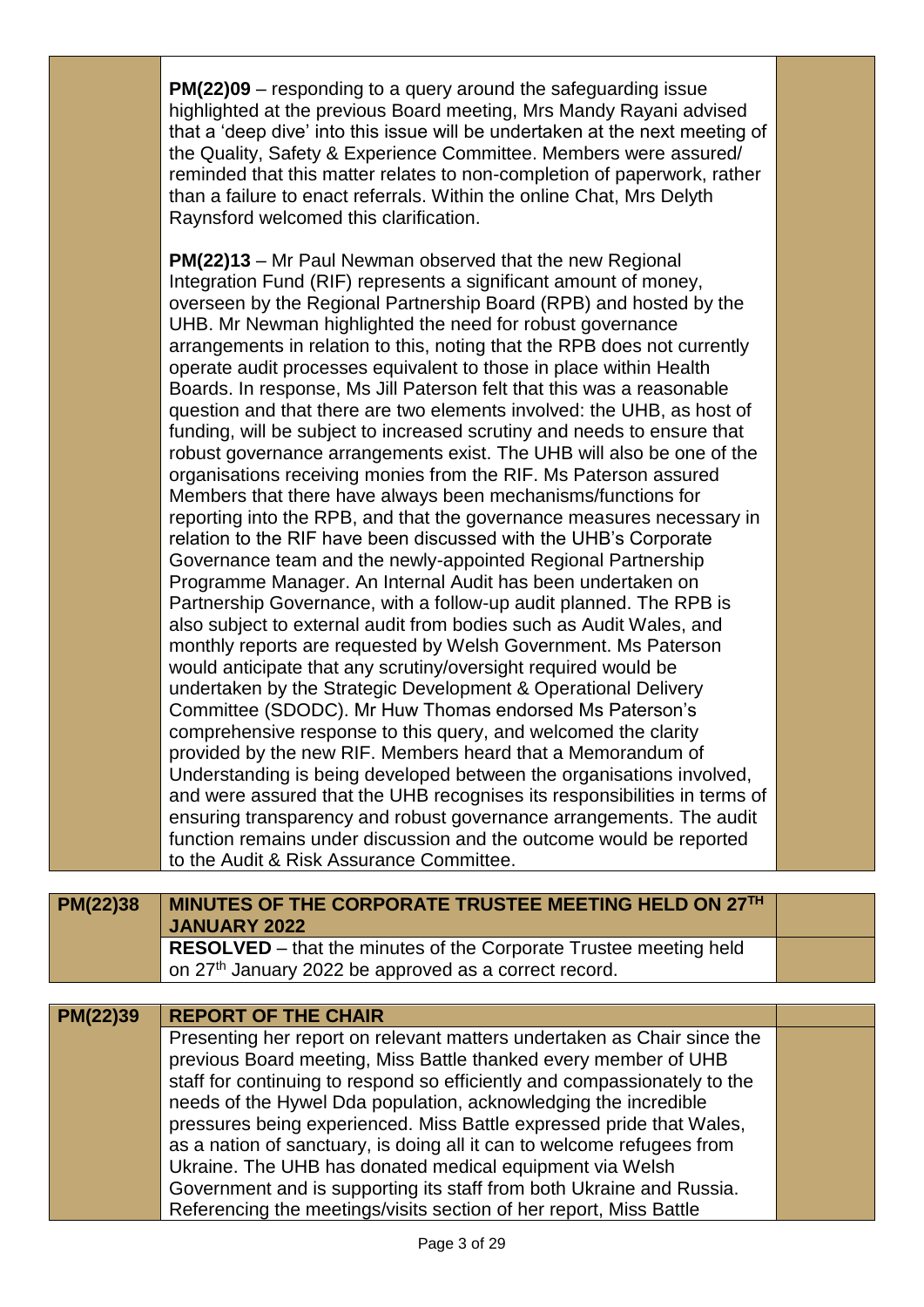|                 | highlighted the official opening of the Glangwili General Hospital (GGH)<br>Clinical Research Facility. Members were informed that HDdUHB is<br>ranked 7 <sup>th</sup> in the UK for its COVID-19 related research, and is also<br>undertaking significant work in the area of fertility research. Miss Battle<br>commended the team's enthusiasm and dedication and welcomed the<br>establishment of a dedicated facility for research at GGH. Members and<br>the public will also be aware of the newly-opened maternity ward at<br>GGH, and Miss Battle paid tribute to those staff who have worked in the<br>previous sub-standard facility whilst continuing to deliver quality care.<br>The Chair concluded her report by highlighting the numerous deserving<br>HDdUHB staff who have been recognised by awards, both nationally<br>and locally.<br>Within the online Chat, Members welcomed the recognition of staff and                                                                                                                                                                                                                                                                                                                                                                                                                                                                                                                                                                                                                                                                                                                                                                                                                                                                                                                                                                                                                                                                                                                                                                                                                                                                                                                                                                                                                          |  |
|-----------------|-----------------------------------------------------------------------------------------------------------------------------------------------------------------------------------------------------------------------------------------------------------------------------------------------------------------------------------------------------------------------------------------------------------------------------------------------------------------------------------------------------------------------------------------------------------------------------------------------------------------------------------------------------------------------------------------------------------------------------------------------------------------------------------------------------------------------------------------------------------------------------------------------------------------------------------------------------------------------------------------------------------------------------------------------------------------------------------------------------------------------------------------------------------------------------------------------------------------------------------------------------------------------------------------------------------------------------------------------------------------------------------------------------------------------------------------------------------------------------------------------------------------------------------------------------------------------------------------------------------------------------------------------------------------------------------------------------------------------------------------------------------------------------------------------------------------------------------------------------------------------------------------------------------------------------------------------------------------------------------------------------------------------------------------------------------------------------------------------------------------------------------------------------------------------------------------------------------------------------------------------------------------------------------------------------------------------------------------------------------|--|
|                 | teams for their contribution to the organisation and 'going above and<br>beyond'. Congratulations were also offered to those HDdUHB staff who<br>had won awards.<br>The Board SUPPORTED the work engaged in by the Chair since the                                                                                                                                                                                                                                                                                                                                                                                                                                                                                                                                                                                                                                                                                                                                                                                                                                                                                                                                                                                                                                                                                                                                                                                                                                                                                                                                                                                                                                                                                                                                                                                                                                                                                                                                                                                                                                                                                                                                                                                                                                                                                                                        |  |
|                 | previous meeting and <b>NOTED</b> the topical areas of interest.                                                                                                                                                                                                                                                                                                                                                                                                                                                                                                                                                                                                                                                                                                                                                                                                                                                                                                                                                                                                                                                                                                                                                                                                                                                                                                                                                                                                                                                                                                                                                                                                                                                                                                                                                                                                                                                                                                                                                                                                                                                                                                                                                                                                                                                                                          |  |
| <b>PM(22)40</b> | <b>REPORT OF THE CHIEF EXECUTIVE</b>                                                                                                                                                                                                                                                                                                                                                                                                                                                                                                                                                                                                                                                                                                                                                                                                                                                                                                                                                                                                                                                                                                                                                                                                                                                                                                                                                                                                                                                                                                                                                                                                                                                                                                                                                                                                                                                                                                                                                                                                                                                                                                                                                                                                                                                                                                                      |  |
|                 | Mr Moore presented his report on relevant matters undertaken as Chief<br>Executive of HDdUHB since the previous meeting, welcoming the new<br>maternity facility mentioned by the Chair, which had seen 7 live births on<br>its first day of operation. Mr Moore stated that the report is relatively self-<br>explanatory, and provides an update on the activities of the Executive<br>Team and at a national level. Members heard that the UHB had<br>established a Quality and Safety Task and Finish Group: Change,<br>Impact and Resolution which will review the impact and consequences<br>of changes made in response to COVID-19. The Group will consider<br>whether these changes should be formalised or reversed/partially<br>reversed. Mr Moore highlighted the Home-based Bridging Care Service<br>Evaluation, expressing pride that this initiative had been implemented,<br>and thanking Ms Paterson for her efforts in this regard. Members were<br>informed that the UHB is taking steps to identify permanent roles for the<br>staff involved wherever possible. There is now more urgency than ever<br>to identify a long-term solution to this issue. Members' attention was<br>drawn to the update on the UHB's Escalation Status, with Mr Moore<br>emphasising that the organisation is committed to improving this and is<br>hopeful that this will be achievable, subject to an approved Integrated<br>Medium Term Plan (IMTP). Appendix F outlines the draft Terms of<br>Reference for the UK COVID-19 Public Inquiry; Members were informed<br>that the UHB has identified various suggested amendments, many of<br>which (following further discussion/advice from legal advisors) are<br>already included. Mr Moore would welcome Board support for the draft<br>Terms of Reference and suggested amendments and proposed that the<br>report recommendation be amended to reflect this request. Finally,<br>Members were advised that, with regard to the Welsh Ambulance<br>Services NHS Trust (WAST) Review of Service Rosters, there had been<br>a commitment to present the outcome of this review to one of the UHB's<br>local political meetings. Mr Moore would, therefore, be contacting the<br>Chief Executive of WAST to request that he join the meeting to discuss<br>the review's implications for west Wales. |  |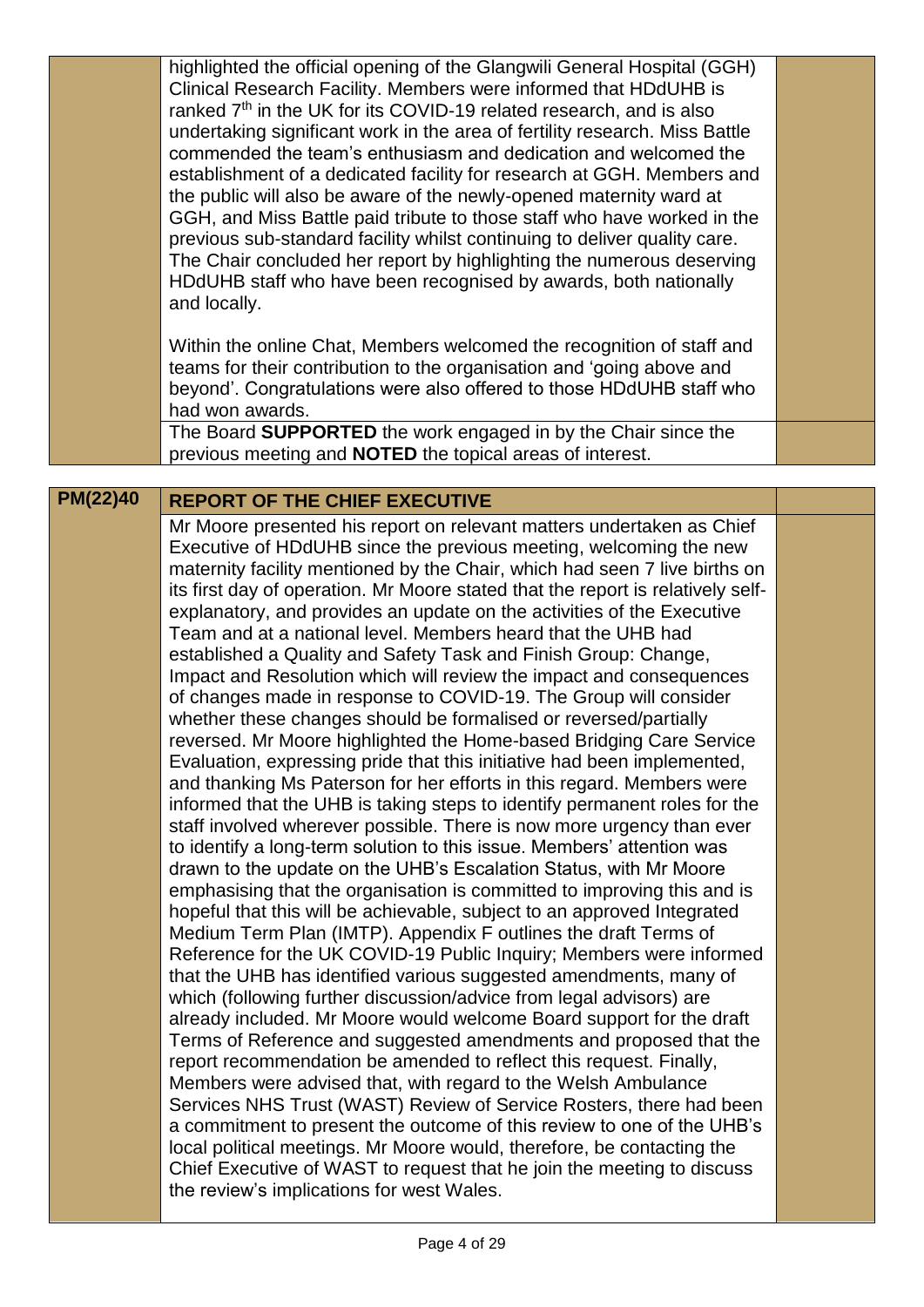Mrs Judith Hardisty echoed Mr Moore's comments regarding the Bridging Service report. Mindful of the shortened on-boarding processes utilised for COVID-19 recruitment, Mrs Hardisty enquired whether consideration had been given to using similar for the Bridging Service. Mrs Hardisty was pleased to hear that a number of those involved have been offered opportunities to join the UHB. In response, Ms Paterson advised that 22 individuals have joined the service and been offered permanent roles, adding value to those areas where they have been placed. Members heard that the 'fast-track' recruitment process had been used; it should be noted, however, that even with this, candidates often have to give notice to current employers and there can be delays in completion of pre-employment checks, etc. With the numbers of individuals recruited not being as high as had been hoped, Mr Newman enquired whether there had been any specific learning. Ms Paterson reminded Members that the Bridging Service had been established to support a very real challenge in service provision, created by issues in the Domiciliary Care sector. As this was intended to be a short-term solution, the posts were necessarily fixed term/short-term appointments, recruitment to which often presents challenges. Ms Paterson echoed earlier comments around the need for a long-term solution, adding that she, the Director of Operations and Director of Workforce & OD are discussing this matter. The Bridging Service posts had also been advertised at a time when a number of other roles were being recruited, including UHB domestic staff and Local Authority domiciliary care staff; there are lessons to be learned in relation to the timing of recruitment campaigns. Other considerations include the wider terms and conditions for these types of roles, as pay is not the only factor. Work is being undertaken via the RPB and Regional Workforce Board, with learning to be considered at those fora.

Cllr. Gareth John observed that one noticeable omission from the report was any evidence, in terms of the Local Authorities, of a positive impact – only that there was no evidence of a negative impact. Cllr. John requested assurance that the service was a priority item for discussion between the UHB and Local Authority partners, to which Ms Paterson offered absolute confirmation. Ms Paterson recognised the need to discuss collaboration and how services can be delivered jointly. She challenged the suggestion/impression, however, that the Bridging Service has provided no positive impact. Members were reminded that the Service had been introduced to enhance community-based services, which it has, and it has made a tangible difference to people receiving care. The Service had also facilitated an increase in the number of clients being offered care. Mr Moore suggested that the planned Health and Social Care Workshop needs to consider two key issues in relation to the Bridging Service:

- The clear need to act at scale the lower numbers of staff recruited restricted this and led to difficulties in identifying specific measurable system benefits;
- One benefit which was seen was the psychological impact on staff; the introduction of the Service was recognised as an attempt to try a different approach and an acknowledgement of the challenges.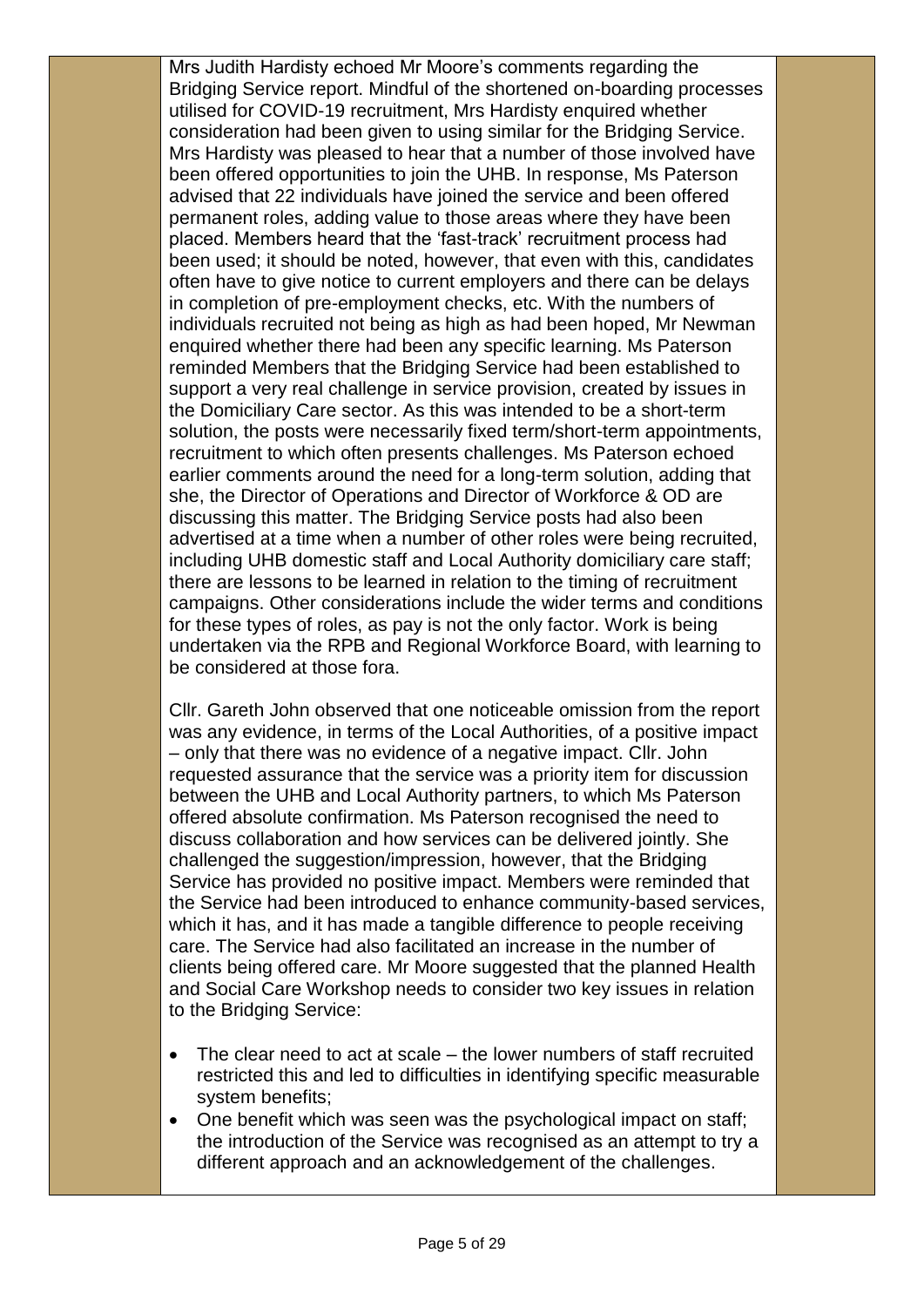Miss Battle endorsed these views and added that she was also proud that the organisation had had the 'courage' to implement this initiative. In response to a query regarding which committee will consider data and proposals on the Bridging Service, Ms Paterson suggested that both SDODC and the People, Organisational Development & Culture Committee (PODCC) would be appropriate fora for such discussions.

With regard to the WAST Review of Service Rosters, Ms Raynsford welcomed a potential increase in staff/resource and the new station at the Aberaeron Integrated Care Centre. Such developments are important for rural communities.

Noting the requests for approval of two leases, Mr Maynard Davies enquired how such premises are identified, the processes undertaken and how leases are negotiated. Mr Huw Thomas explained that the two buildings in question had been identified as part of the ongoing response and had been subject to the usual Scheme of Delegation processes. Information regarding how the specific premises had been identified, however, would need to be provided by operational colleagues.

Referencing the draft Terms of Reference for the COVID-19 Public Inquiry, Professor John Gammon noted the suggested addition of reference to the impact of outbreaks of COVID-19 in universities on health services. The rationale for restricting this to universities only was queried, with Professor Gammon suggesting that the wording should be changed to 'tertiary education and schools'. Mrs Joanne Wilson advised that since preparation of the report, there had been further discussions around this matter and legal advice had been taken. The Terms of Reference are wide-ranging and it has been established that the items highlighted within the report for inclusion are already included. Therefore, the only requested inclusion, specific to HDdUHB, which the UHB which the Board are asked to support, is in relation to the impact on the Health Board of people seeking asylum being placed at the height of the second wave of the pandemic in the former army training camp at Penally and the non-compliance with COVID guidelines by the UK Government.

The Board:

- **ENDORSED** the Register of Sealings since the previous report on  $27<sup>th</sup>$  January 2022;
- **NOTED** the status report for Consultation Documents received/ responded to;
- **NOTED** the Terms of Reference for the Quality and Safety Task and Finish Group – Change, Impact and Restoration;
- **NOTED** the draft Evaluation Report on the Home-based Bridging Care Service;
- **APPROVED** the completion of the Lease for Building 14, St David's Park, Carmarthen for a term of 10 years (with a break clause on the fifth year) at a cost of an estimated £140,000 per annum over the term (to include rent, service charges, rates, utilities, cleaning, waste and maintenance);
- **NOTED** the Lease for Unit 3, Dafen, Llanelli to accommodate Medical Record Scanning for a term of 10 years (with a break clause on the fifth year) at a cost of £90,000 plus VAT per annum;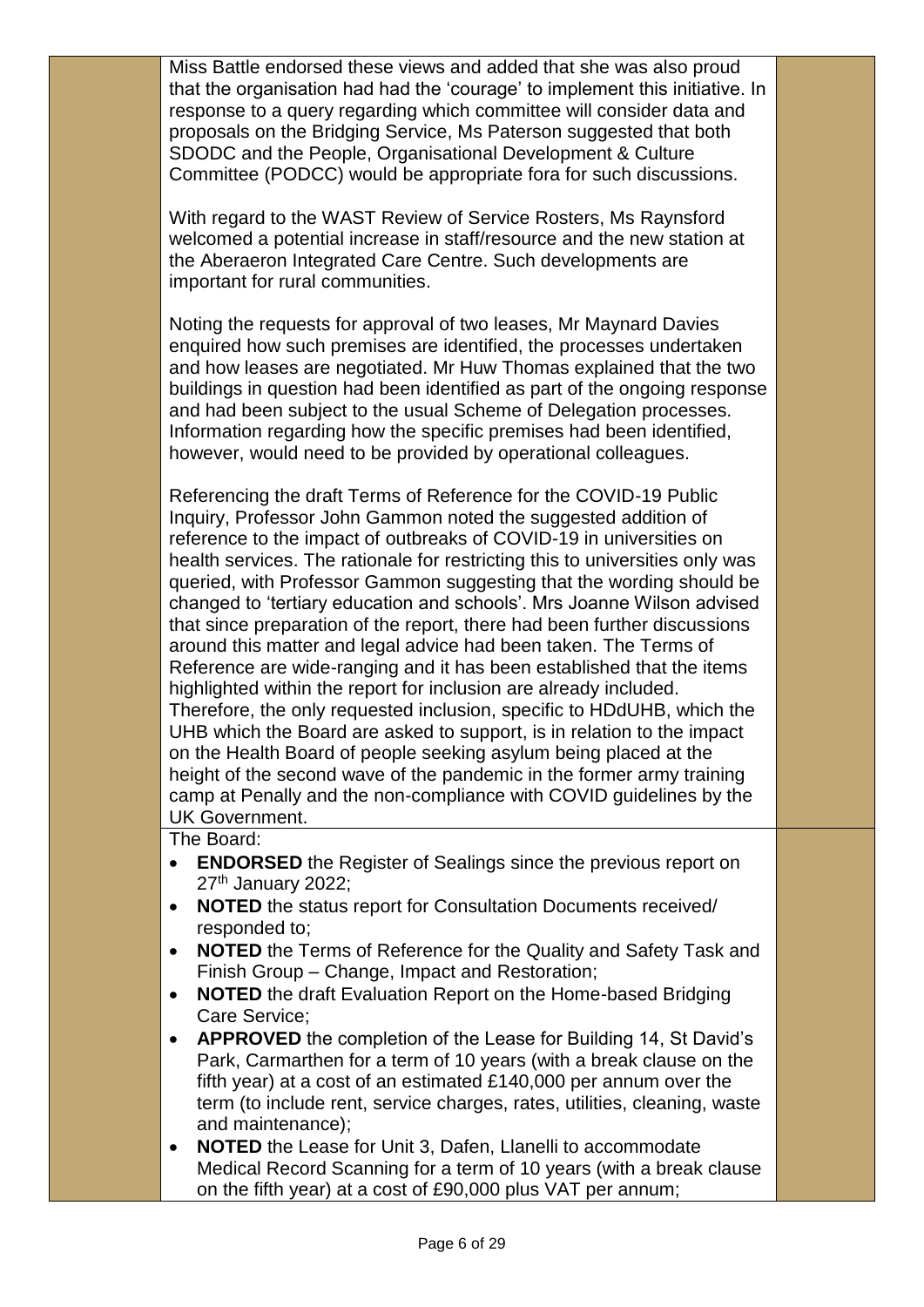|          | <b>NOTED</b> the progress on the new build facility for Regional Pathology<br>(Development of A Regional Collaboration for Health (ARCH) Mid<br>and South West Wales Regional Centre of Excellence Cellular<br>Pathology Laboratory, Regional Diagnostic Immunology Laboratory<br>Facility and Regional Medical Microbiology facility) across both the<br>UHB and Swansea Bay UHB, noting the previous Board approval in<br>March 2019;<br><b>SUPPORTED</b> responding to the draft Terms of Reference for the UK<br>COVID-19 Inquiry with specific reference to the UHB's proposed<br>suggested amendment regarding the impact of the UK Government<br>decision to place people seeking asylum in the former army training<br>Camp at Penally during the COVID-19 pandemic.                                                                                                                                                                                                                                                                                                                                                                                                                                                                                                                                                                                                                                                                                 |  |
|----------|--------------------------------------------------------------------------------------------------------------------------------------------------------------------------------------------------------------------------------------------------------------------------------------------------------------------------------------------------------------------------------------------------------------------------------------------------------------------------------------------------------------------------------------------------------------------------------------------------------------------------------------------------------------------------------------------------------------------------------------------------------------------------------------------------------------------------------------------------------------------------------------------------------------------------------------------------------------------------------------------------------------------------------------------------------------------------------------------------------------------------------------------------------------------------------------------------------------------------------------------------------------------------------------------------------------------------------------------------------------------------------------------------------------------------------------------------------------|--|
|          |                                                                                                                                                                                                                                                                                                                                                                                                                                                                                                                                                                                                                                                                                                                                                                                                                                                                                                                                                                                                                                                                                                                                                                                                                                                                                                                                                                                                                                                              |  |
| PM(22)41 | <b>REPORT OF THE AUDIT &amp; RISK ASSURANCE COMMITTEE</b>                                                                                                                                                                                                                                                                                                                                                                                                                                                                                                                                                                                                                                                                                                                                                                                                                                                                                                                                                                                                                                                                                                                                                                                                                                                                                                                                                                                                    |  |
|          | Mr Newman, Audit & Risk Assurance Committee (ARAC) Chair,<br>presented the ARAC update report, highlighting the various key risks,<br>issues and matters of concern identified therein. Noting that the report<br>detailed a number of Internal Audit reports deferred to a future meeting,<br>Mr Newman explained that the reasons behind this were diverse. In<br>some cases, it was due to difficulties in undertaking/completing the audit<br>as a result of operational pressures; in others it was a deliberate<br>decision to defer audits to next year; in some cases, administrative<br>challenges in signing-off audits. Mr Newman advised that he had met<br>with the Head of Internal Audit and had received assurances that the<br>majority of the remaining backlog in this year's Internal Audit programme<br>will be addressed at the next ARAC meeting. The Committee had<br>discussed an Internal Audit Briefing Paper on Records Management,<br>which had identified both progress made and areas of concern<br>remaining. A further update has been requested.<br>The Board NOTED the ARAC update report and ACKNOWLEDGED the                                                                                                                                                                                                                                                                                                            |  |
|          | key risks, issues and matters of concern, together with actions being<br>taken to address these.                                                                                                                                                                                                                                                                                                                                                                                                                                                                                                                                                                                                                                                                                                                                                                                                                                                                                                                                                                                                                                                                                                                                                                                                                                                                                                                                                             |  |
|          |                                                                                                                                                                                                                                                                                                                                                                                                                                                                                                                                                                                                                                                                                                                                                                                                                                                                                                                                                                                                                                                                                                                                                                                                                                                                                                                                                                                                                                                              |  |
| PM(22)42 | <b>REPORT OF THE QUALITY, SAFETY &amp; EXPERIENCE COMMITTEE</b>                                                                                                                                                                                                                                                                                                                                                                                                                                                                                                                                                                                                                                                                                                                                                                                                                                                                                                                                                                                                                                                                                                                                                                                                                                                                                                                                                                                              |  |
|          | Ms Anna Lewis, Quality, Safety & Experience Committee (QSEC) Chair,<br>presented the QSEC update report, highlighting detailed discussions<br>around the Health Visiting Service, and specific fragilities in<br>Pembrokeshire and Ceredigion. It is recognised that other areas in<br>Wales are experiencing similar pressures. Colleagues from<br>Carmarthenshire are assisting where possible; however, fragilities<br>remain. The Committee was assured by the clear focus on this area<br>and, whilst not formally escalating the matter to Board at this stage, had<br>requested a further update. QSEC had also discussed Cardiac<br>pathways for HDdUHB patients into Swansea Bay UHB, particularly in<br>relation to Non-ST Elevation Myocardial Infarction (NSTEMI) treatments.<br>Whilst the ongoing work to improve arrangements was noted, a number<br>of infrastructure gaps remain and the Committee was, therefore, only<br>able to take limited assurance. Ms Lewis concluded by touching upon<br>recent media coverage in relation to the Ockenden report, which<br>examined maternity practices at the Shrewsbury and Telford NHS Trust.<br>By way of assurance, Board Members and the public were informed that<br>a review of HDdUHB's maternity services will be considered by QSEC at<br>its June 2022 meeting. This will also include learning from the review of<br>maternity services at Cwm Taf Morgannwg UHB. Ms Lewis suggested |  |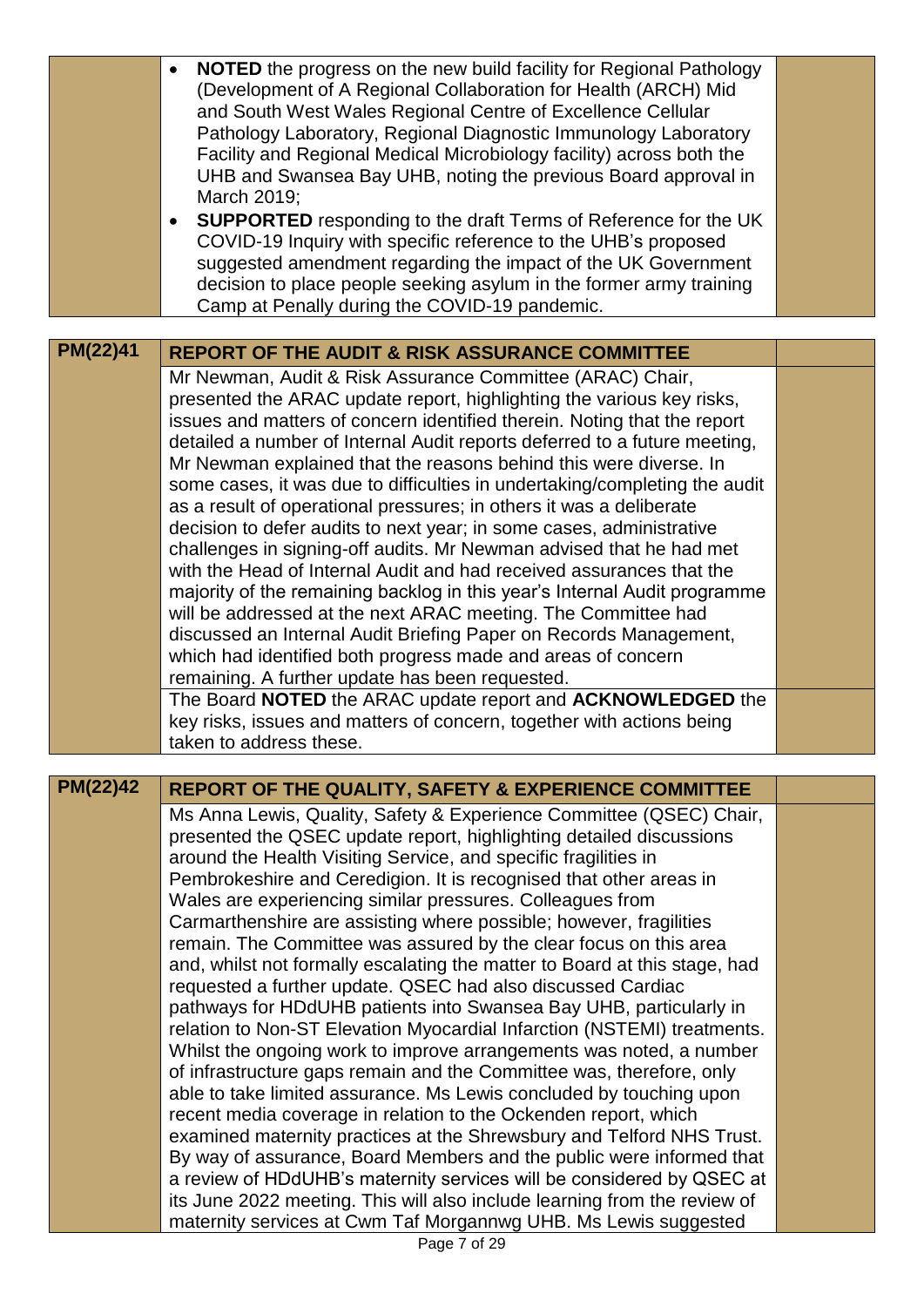that, following this, as well as consideration of any learning in terms of clinical practice at QSEC; discussions take place around what learning there might be in terms of governance and/or assurance processes at Board level.

Mrs Rayani advised that she has spoken to the recently-appointed Head of Midwifery, and understands that there will be an All Wales structured template for all Health Board maternity services to complete, which will cross-reference the findings of the various reviews/reports which have identified learning for maternity services. Mrs Rayani did not anticipate that HDdUHB will experience any 'surprises' in terms of the findings of the Ockenden report, with regard to the issues/themes identified therein. QSEC will be discussing maternity services at its meeting in April 2022, and the meeting will include a patient story, which will provide valuable insight in terms of the HDdUHB patient experience. There will also be a brief position statement regarding the issues identified by the Ockenden report. A Quality Panel discussion will take place at the end of April 2022, followed by a detailed report – as mentioned – to the QSEC meeting in June 2022. This will seek to identify any areas requiring improvement. Miss Battle expressed how distressing it was to hear the experiences of those affected, and emphasised that this is very much a 'culture issue'. There needs to be a climate where people feel able to speak up safely and where they will be listened to. HDdUHB is fortunate in that its new Head of Midwifery is extremely experienced.

Mr Moore suggested that, with regard to the Ockenden report, there are three issues of which the UHB will need to be cognisant:

- The pressures on staff and the organisation's ability to fully staff services;
- Not to have an over-focus on performance/targets, as this tends to create a culture where people are reluctant to speak up – the UHB's Improving Together work should assist in this respect;
- Culture both staff feeling able to speak up and patients and their families feeling able to express their views.

Noting discussions on Cardiac services, which has been an ongoing matter of concern, Miss Battle enquired how it is proposed this be taken forward. Ms Lewis confirmed that QSEC is committed to monitoring this issue and Mrs Rayani assured Members that a significant amount of work is being undertaken with colleagues at Swansea Bay UHB. The issue is being considered through multiple lenses, with steps also being taken ensure commissioning and performance aspects are not neglected. In terms of NSTEMI, Mr Moore wished to express that the organisation can and should be more ambitious as it develops the Outline Business Case for the new hospital. There are more rural locations which deliver these treatments in shorter timescales than the 72 hour target. As the UHB builds its new clinical pathways, it should consider new and innovative approaches and how these might deliver treatment much more quickly. Within the online Chat, it was noted that NSTEMI is also a Corporate Risk the organisation is managing, and is being closely monitored via the Welsh Health Specialised Services Committee (WHSSC) Quality & Patient Safety Committee. Professor Gammon explained that QSEC Members were concerned that HDdUHB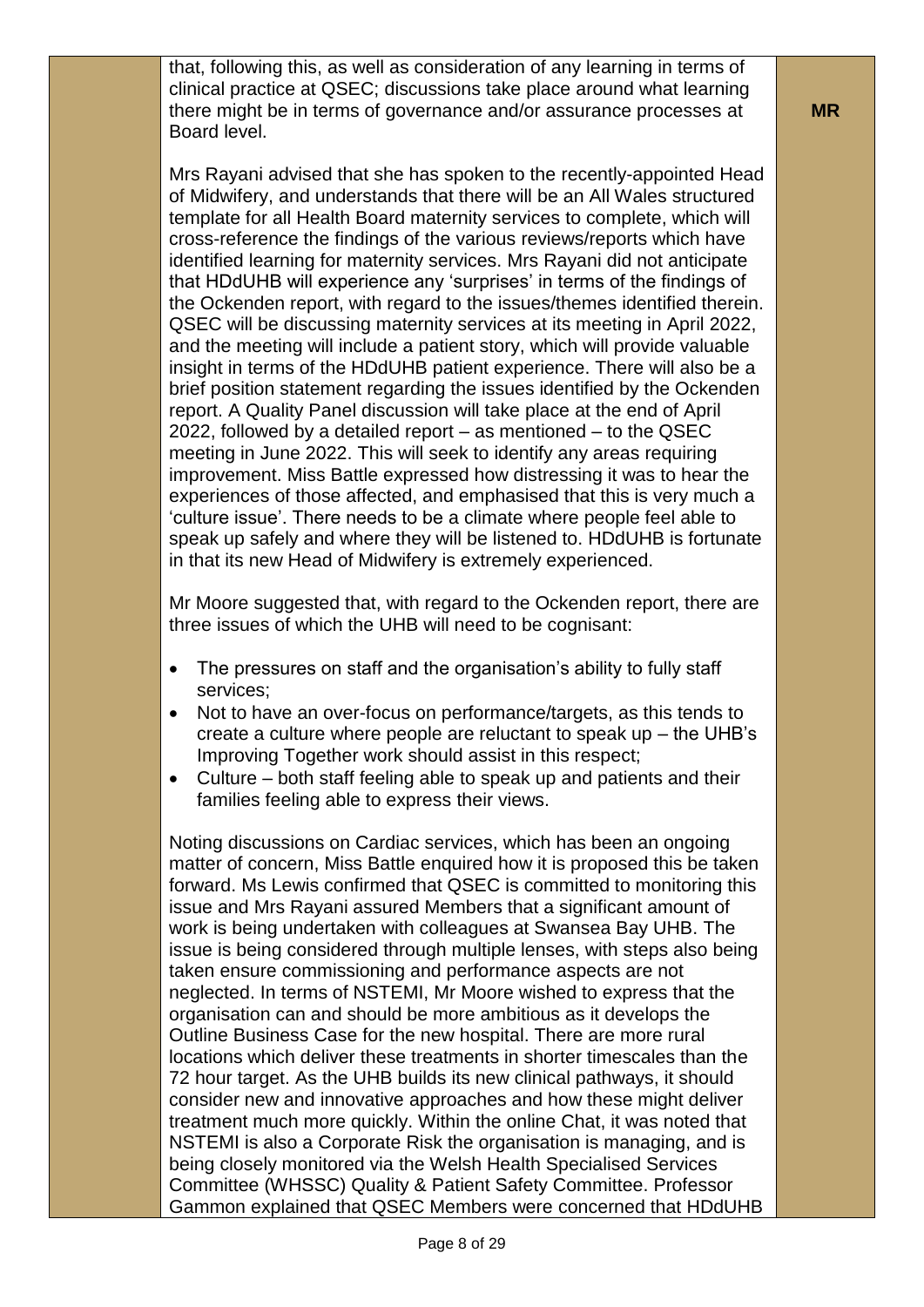|          | patients are not disadvantaged in terms of access and waiting times,<br>and felt that further reassurance is required. Still within the online Chat,                                                                                                                                                                                                                                                                                                                                                                                                                                                                                                                                                                                                                                                                                                                                                                                                                                                                                                                                                                                                                                                                                                                                                                     |    |
|----------|--------------------------------------------------------------------------------------------------------------------------------------------------------------------------------------------------------------------------------------------------------------------------------------------------------------------------------------------------------------------------------------------------------------------------------------------------------------------------------------------------------------------------------------------------------------------------------------------------------------------------------------------------------------------------------------------------------------------------------------------------------------------------------------------------------------------------------------------------------------------------------------------------------------------------------------------------------------------------------------------------------------------------------------------------------------------------------------------------------------------------------------------------------------------------------------------------------------------------------------------------------------------------------------------------------------------------|----|
|          | the robust response on the Ockenden report was welcomed.                                                                                                                                                                                                                                                                                                                                                                                                                                                                                                                                                                                                                                                                                                                                                                                                                                                                                                                                                                                                                                                                                                                                                                                                                                                                 |    |
|          | The Board NOTED the QSEC update report and ACKNOWLEDGED the                                                                                                                                                                                                                                                                                                                                                                                                                                                                                                                                                                                                                                                                                                                                                                                                                                                                                                                                                                                                                                                                                                                                                                                                                                                              |    |
|          | key risks, issues and matters of concern, together with actions being                                                                                                                                                                                                                                                                                                                                                                                                                                                                                                                                                                                                                                                                                                                                                                                                                                                                                                                                                                                                                                                                                                                                                                                                                                                    |    |
|          | taken to address these.                                                                                                                                                                                                                                                                                                                                                                                                                                                                                                                                                                                                                                                                                                                                                                                                                                                                                                                                                                                                                                                                                                                                                                                                                                                                                                  |    |
| PM(22)43 | <b>BOARD ASSURANCE FRAMEWORK</b>                                                                                                                                                                                                                                                                                                                                                                                                                                                                                                                                                                                                                                                                                                                                                                                                                                                                                                                                                                                                                                                                                                                                                                                                                                                                                         |    |
|          | Mrs Wilson presented the Board Assurance Framework (BAF) report,<br>which had been updated since the previous Board. Members heard that,<br>as the IMTP is developed, the BAF will evolve in alignment. As outlined<br>in the report, 5 planning objectives have been completed; 1 is ahead of<br>schedule; 32 remain on track; 15 are behind schedule. Planning<br>Objectives are being monitored via the relevant Board level Committees<br>and 'deep dives' forward planned. Mr Moore advised that a closure<br>report regarding the UHB's Recovery Plan for 2021/22 will be presented<br>to Board in May 2022, which will outline progress on all Planning<br>Objectives, including those being carried forward into 2022/23.                                                                                                                                                                                                                                                                                                                                                                                                                                                                                                                                                                                        | LD |
|          | Referencing Strategic Objective 1 and the new Staff Survey specifically,<br>Mr Maynard Davies observed that, whilst the response rates are fairly<br>low, they are in line with what might be expected. However, there has<br>been a decline in response rates from the first to the second month. Mrs<br>Lisa Gostling acknowledged that response rates are low, although it was<br>noted that they are higher than those for the All Wales Staff Survey. It<br>was suggested that the dip in response rates may be due to the<br>increased pressures during this period. However, Mrs Gostling<br>recognised the need for enhanced communications around the<br>importance of completing the Staff Survey and is working with the OD<br>team in relation to this. Various communication methods are being<br>considered and utilised to link with staff. It is important to emphasise to<br>staff that the organisation wants to hear their views and to evidence that<br>action is taken in response to feedback. Within the online Chat, Mr Huw<br>Thomas suggested that triangulating the data from Strategic Objective 1<br>surveys with the quality and harm dashboard currently under<br>development will also provide powerful assurance as part of the UHB's<br>response to a number of the Ockenden findings. |    |
|          | The Board NOTED the Board Assurance Framework report and                                                                                                                                                                                                                                                                                                                                                                                                                                                                                                                                                                                                                                                                                                                                                                                                                                                                                                                                                                                                                                                                                                                                                                                                                                                                 |    |
|          | <b>SOUGHT ASSURANCE</b> on areas giving rise to specific concerns.                                                                                                                                                                                                                                                                                                                                                                                                                                                                                                                                                                                                                                                                                                                                                                                                                                                                                                                                                                                                                                                                                                                                                                                                                                                       |    |
| PM(22)44 |                                                                                                                                                                                                                                                                                                                                                                                                                                                                                                                                                                                                                                                                                                                                                                                                                                                                                                                                                                                                                                                                                                                                                                                                                                                                                                                          |    |
|          | <b>IMPROVING PATIENT EXPERIENCE REPORT</b>                                                                                                                                                                                                                                                                                                                                                                                                                                                                                                                                                                                                                                                                                                                                                                                                                                                                                                                                                                                                                                                                                                                                                                                                                                                                               |    |
|          | Mrs Rayani introduced the Improving Patient Experience Report,<br>drawing Members' attention particularly to the Patient Story and<br>thanking Mr Lee Mills for sharing this. Lee had expressed gratitude for<br>the services his wife and family had received, whilst also identifying<br>potential improvements. Mrs Rayani emphasised that those delivering<br>End of Life Care only have one opportunity to get this right, making it an<br>extremely important area, which is also discussed under a separate item<br>later on the agenda. The UHB's ability to capture feedback has been<br>impacted by the COVID-19 pandemic, which has also impacted on<br>implementation of the new feedback system. This is, however, being                                                                                                                                                                                                                                                                                                                                                                                                                                                                                                                                                                                    |    |

rolled-out across the organisation. The report offers examples of both positive and negative comments/feedback, with Mrs Rayani assuring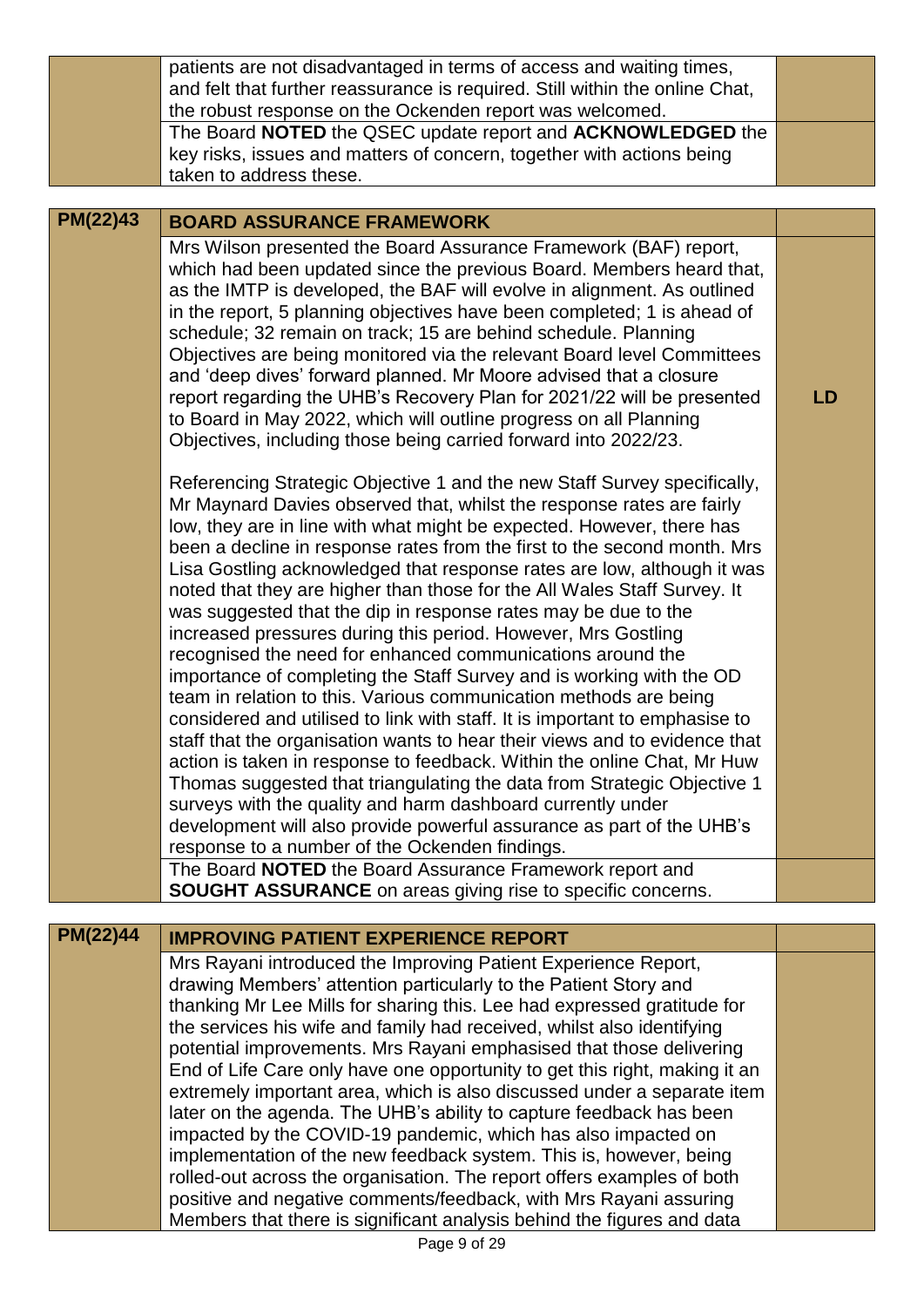therein. 'Deep dives' are undertaken on the basis of information, particularly if it identifies specific 'hot spots'. Staff experience reports, external reports and quality visits also contribute/feed into the report. The new Civica system will assist greatly in procuring and collating feedback. Mrs Rayani highlighted the work of the new Arts in Health Coordinators which, once again, illustrates significant achievements and impact during their short time in post.

Mr Maynard Davies highlighted the table on page 9 which details output from the Friends and Family Test (FFT) system, noting the significant drop in feedback levels within Paediatrics – from 100% in October 2021 to 66% in February 2022. Mrs Rayani advised that she had discussed this issue with the senior nurse in Paediatrics, and it seems that there have been issues with the QR code being used, which was linking into a previous system. Members also heard that the FFT system is not used in isolation in Paediatrics; there are other feedback mechanisms. Finally, it was highlighted that only small numbers can make a significant impact on percentages. Mrs Rayani emphasised, however, that the UHB is working hard to ensure that all feedback is captured. Mrs Hardisty welcomed the excellent report, and echoed comments regarding the achievements of the Arts in Health Coordinators. Referencing inquests, Mrs Hardisty enquired where the findings and any learning from these feed into the Patient Experience system. In response, Members were advised that these are reported via the Listening & Learning Sub-Committee. Whilst they have not been routinely included in the Improving Patient Experience report, Members were assured that learning from inquests is considered, together with how any themes captured can be triangulated.

Highlighting that the report mainly focuses on acute services/sites, Mrs Raynsford enquired regarding plans to include more data from community-based services. In response, Mrs Rayani advised that the team have been and are working on this, assuring Members that a greater focus on community-based services and sites was an aspiration and 'work in progress'. Ms Lewis suggested that, from time to time, feedback may provide information alerting the UHB to a potential significant issue (an example in this report being the sepsis case in a 17 month old) and enquired how this would be followed-up. Mrs Rayani informed Members that the individual who provided this feedback had also left their contact details and that the UHB would be following this up directly with them. It would also be taken up with the relevant service, to ensure that the issue is addressed as promptly as possible. If a specific 'theme' is identified, there will also be a discussion with the service lead. Ms Donna Coleman noted reference to Withybush General Hospital (WGH) PACU and queried whether this should be GGH; Mrs Rayani committed to check, whilst reminding Members that children do still present at WGH on occasion.

Miss Battle concluded discussions by reiterating the importance, reflected in the report, of presenting to the Board the voices of patients and their families. The Patient Experience team and the Arts in Health Coordinators were thanked for their valued contributions.

**MR**

**MR**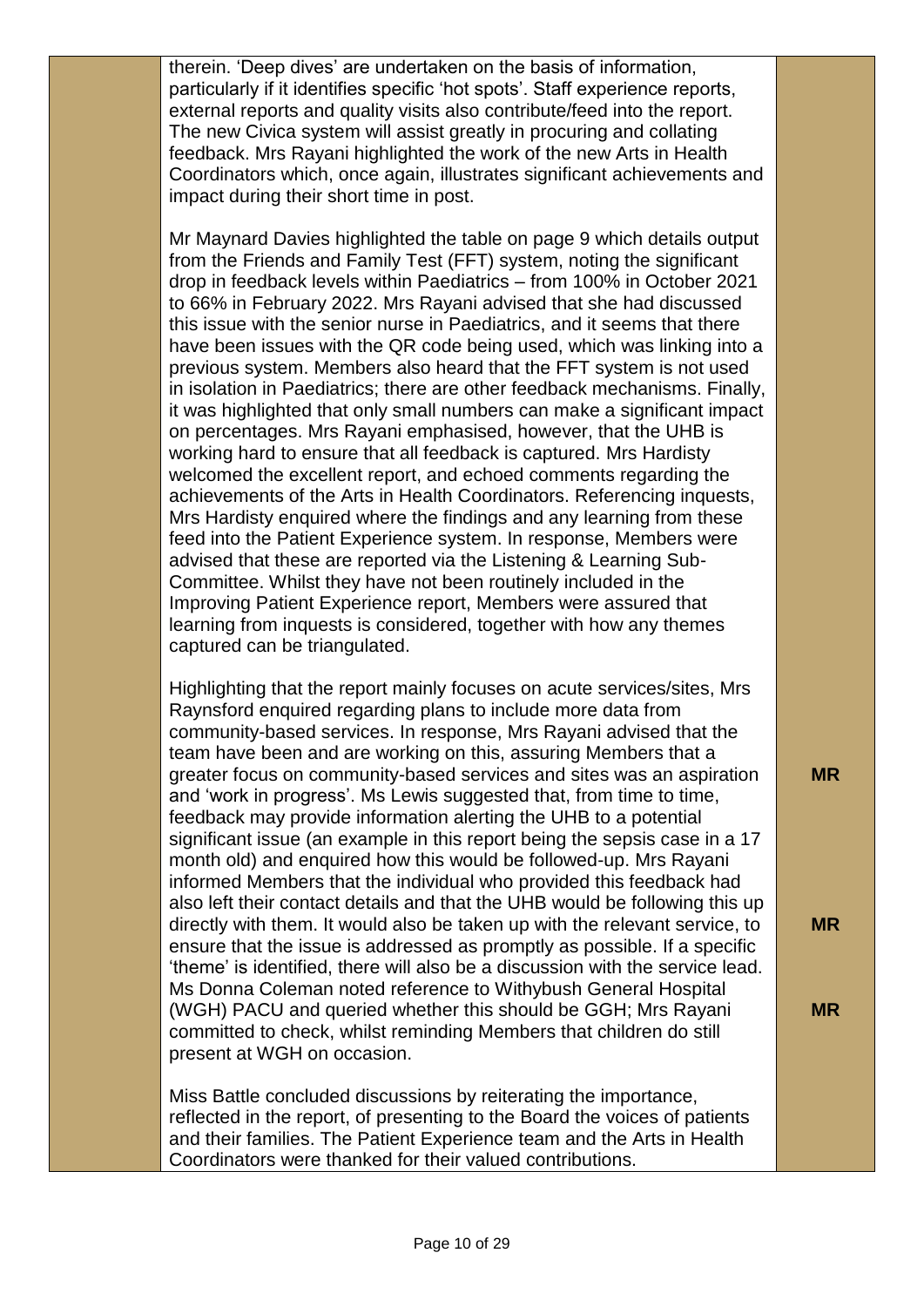The Board **RECEIVED** and **NOTED** the Improving Patient Experience report, which highlights to patients and to the public the main themes arising from patient feedback.

## **PM(22)45 MAKING A DIFFERENCE – CUSTOMER SERVICE PROGRAMME**

Mrs Gostling stated that she was delighted to present the Making a Difference – Customer Service Programme report, which reflects the progress made during the past 12 months. HDdUHB had considered best practice from elsewhere, and had concluded that customer service was not concerned with customer care alone. It is not possible for staff to care for others without also caring for themselves; hence the naming of the programme 'Making a Difference'. As indicated in the report, this topic has been discussed by PODCC ahead of its presentation to the Board. The programme will be delivered throughout the year, across the organisation, and has been designed to:

- Be suitable for all staff;
- Provide staff with access to help/support;
- Demonstrate that the organisation wishes to invest time in staff;
- Provide a relaxed setting, to allow sharing of experiences and feelings;
- Give staff an opportunity to reflect;
- Provide a simple framework;
- Make staff aware of how their behaviours impact on others.

Mrs Gostling reported that 123 staff have already booked places on the programme. Securing attendance at training can present challenges; however, it is hoped that the programme will provide sufficient flexibility to accommodate. All staff will be invited to attend and will receive the framework/'tool-kit'. In terms of anticipated outcomes/impact, Mrs Gostling hoped that the programme will lead to a reduction in the negative feedback/comments detailed within the preceding report, particularly around staff attitude. Furthermore, that staff confidence in managing issues will be enhanced and that there will be positive outcomes in terms of PADRs and lifelong learning. Members noted that this will be a continuous process, with follow-ups conducted.

Professor Gammon confirmed that the report on this programme, which addresses Planning Objective 1C, had been scrutinised by PODCC. It had been welcomed, particularly in terms of its aspiration to support staff in communicating and caring for patients and its evidence-based approach to doing so. Concern had been expressed regarding the issue of staff being released to undertake the training and the time commitment involved; however, assurances regarding these concerns had been provided. The report identifies a number of clear next steps, and PODCC will be monitoring progress with regard to these, together with the impact and outcomes of the programme. Mr Moore was keen to emphasise his view that this training should be viewed as part of the UHB's core business rather than additional or supplementary. Whilst it will be important to measure the impact, the priority is to change the 'climate/culture' within the organisation. Ms Lewis requested further clarification regarding how outcomes/impact will be measured, which Mrs Gostling acknowledged would be challenging. In terms of Patient Experience feedback/data, the aim would be for fewer negative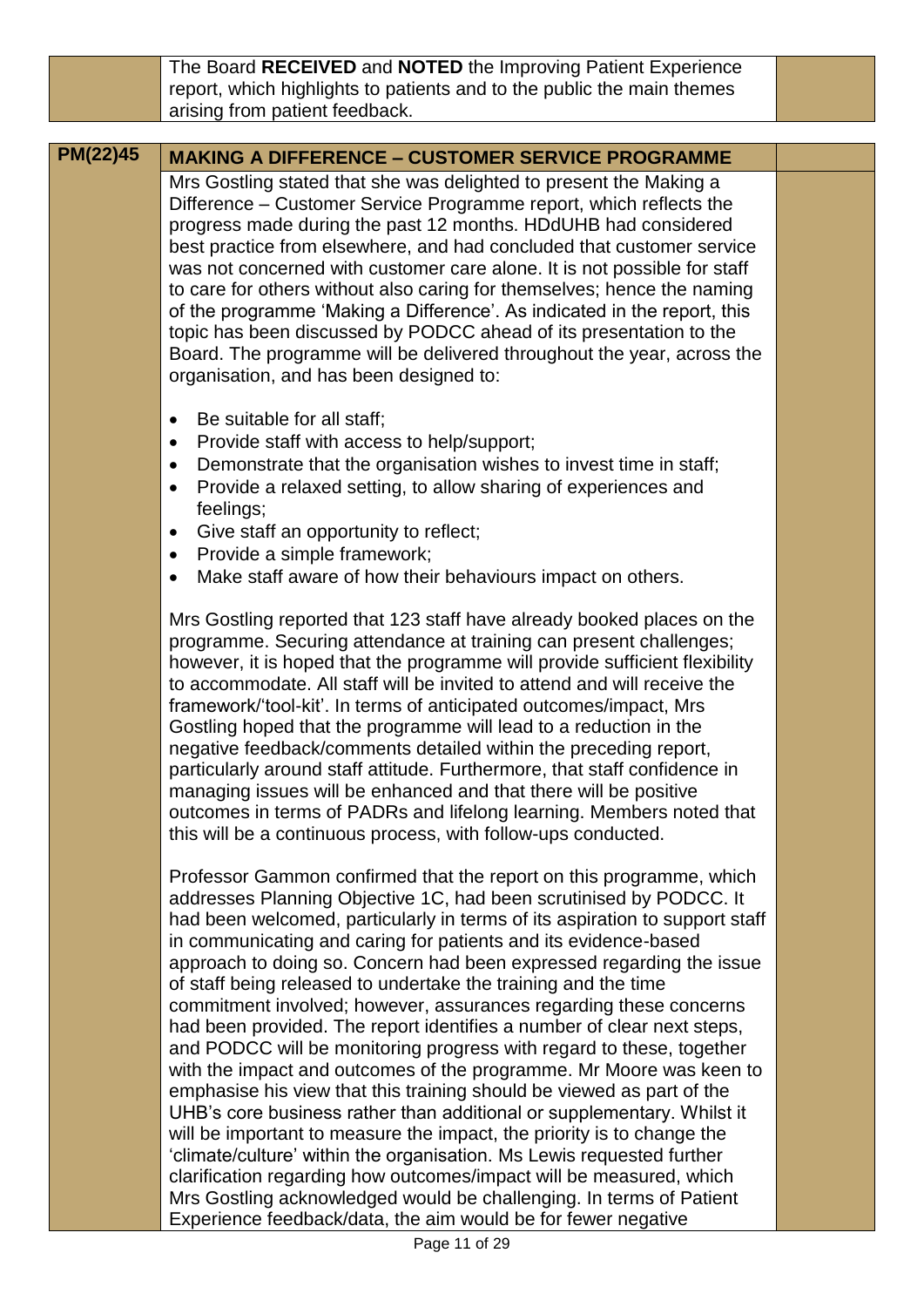comments around staff attitude, rudeness, compassion, for example. There is also an important element, however, regarding the interaction between staff, which may be measured via analysis of internal grievance processes and staff surveys. Mrs Gostling anticipated that a range of metrics will be involved. Within the online chat, Mrs Rayani suggested that key metrics within the Improving Together measures will assist with this, so as to ensure that the organisation is measuring outcomes and how people felt, rather than focusing on the process. Professor Gammon felt that this work needs to link to the UHB's cultural change programme. Still within the online Chat, Ms Lewis observed that there are a number of confounding variables when understanding the underlying factors around patient experience. This is one of a number of initiatives which, together, should make a difference. Whilst it may not, therefore, be possible for the measure to be precise, steps should be taken to ensure any investment has maximum impact. It was also noted that cultural change is never a 'quick fix' and is never completed.

Referencing page 23 of the report, Mr Newman noted the statement that delivery of the programme will take 2½ years, and queried whether this timescale will allow the organisation to effect the changes it requires. It was suggested that consideration be given to including this training in the induction programme for new staff. Mrs Gostling advised that the programme will form part of the mandatory Corporate Induction. In terms of the timescale, the UHB is employing additional staff in an attempt to roll-out implementation more quickly, and will monitor progress in this regard. Mr Iwan Thomas thanked Mrs Gostling and her team for this report, welcoming the proposals. Noting that the Health & Care Strategy encompasses much greater engagement within communities, Mr Iwan Thomas enquired whether training and support will be extended to smaller community sites as well as main centres, engaging with partner groups and volunteers as well as paid staff across HDdUHB, in order to ensure a 'baseline' in terms of training. Mrs Gostling did not envisage an issue with this suggestion, advising that Ms Amanda Glanville, who prepared the report, is a member of the Regional Workforce Board. Within the online Chat, Mrs Rayani advised that the UHB has recently undertaken joint work around induction with Local Authority colleagues, so has already embarked on the road of understanding and appreciating other colleagues. Ms Raynsford welcomed confirmation that all disciplines/roles will be included in this programme. Highlighting the statement on page 5 of the report around issues with IT systems and resultant frustration, Mr Maynard Davies suggested that such feedback should be communicated to IT providers in order to facilitate improvements. Mrs Gostling explained that the main system involved is the Electronic Staff Record (ESR) and that the NHS is about to enter a procurement process for a new UK-wide system. Members were assured that HDdUHB will be represented in this process to ensure that feedback on its requirements is communicated. Mr Huw Thomas accepted the comments regarding IT systems, noting that there are examples of both good and bad systems within the NHS. Frustrations with IT are a common message from staff, and it can be an impediment rather than an enabler.

Miss Battle, on behalf of the Board, thanked Mrs Gostling and her team for this report, stating that she had recently attended a workshop on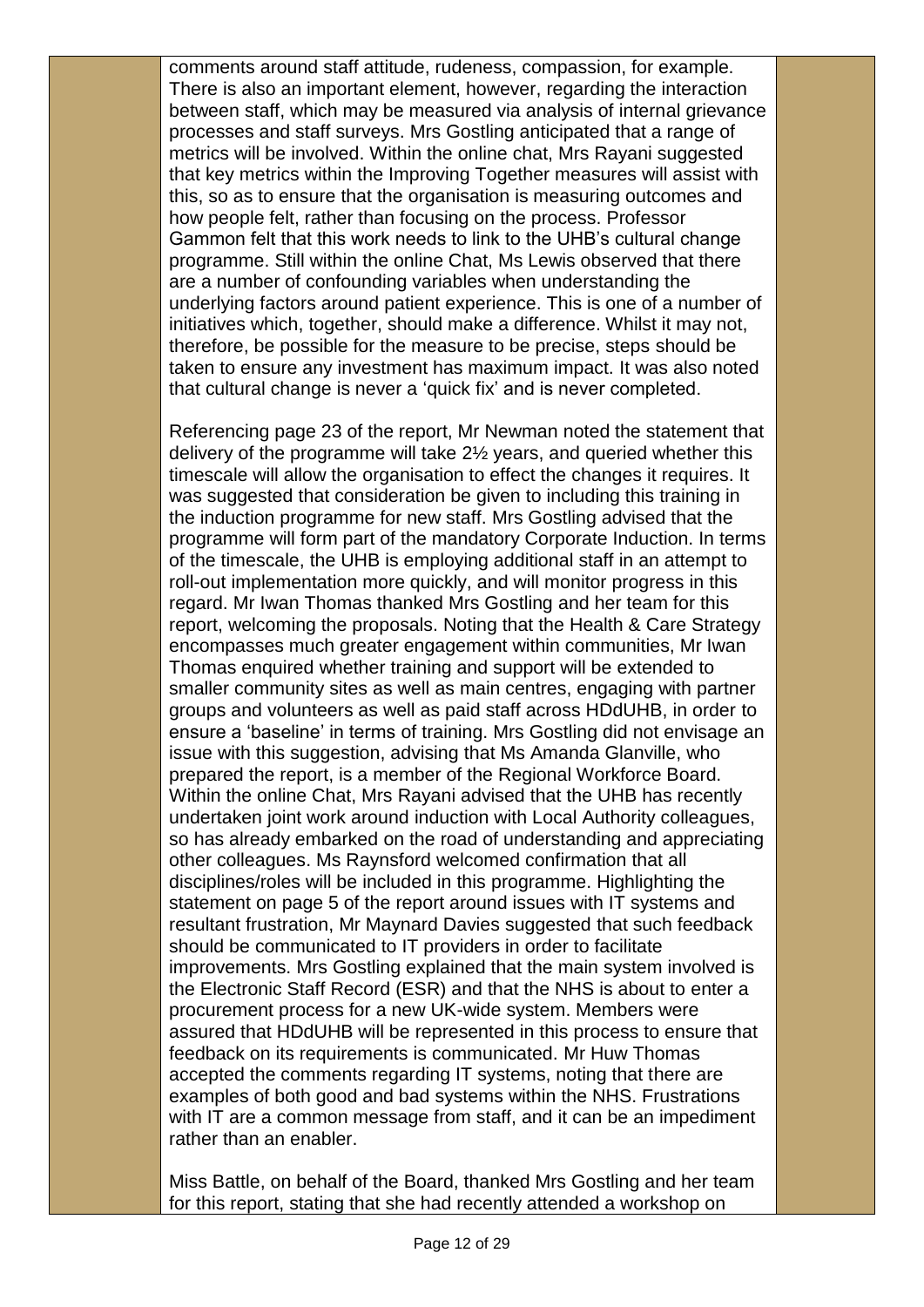|          | Compassionate Leadership and emphasising that it is the main                                                                                    |  |
|----------|-------------------------------------------------------------------------------------------------------------------------------------------------|--|
|          | responsibility of a Board to set the cultural tone within an organisation.                                                                      |  |
|          | With that in mind, Miss Battle suggested that Board Members should                                                                              |  |
|          | undertake the 'Making a Difference' programme.                                                                                                  |  |
|          | The Board:                                                                                                                                      |  |
|          | <b>NOTED</b> the progress that has been made in terms of the<br>$\bullet$                                                                       |  |
|          | development towards the Customer Service Programme Planning                                                                                     |  |
|          | Objective 1C, which has been achieved using evidence-based                                                                                      |  |
|          | design;                                                                                                                                         |  |
|          | <b>SUPPORTED</b> the implementation of the programme as outlined in<br>٠                                                                        |  |
|          | the report, extending the scope of the delivery from staff in public and                                                                        |  |
|          | patient facing roles to include all staff, recognising the breadth of the<br>programme and the impact internal customer service has on overall  |  |
|          | service delivery;                                                                                                                               |  |
|          | <b>NOTED</b> that a new planning objective will be included as part of the<br>٠                                                                 |  |
|          | 2022/23 strategic objectives focusing on implementation, delivery                                                                               |  |
|          | and measuring outcomes, with all members of staff to have                                                                                       |  |
|          | completed the programme by September 2024. Assurance will also                                                                                  |  |
|          | be maintained through regular updates to PODCC;                                                                                                 |  |
|          | NOTED that further work will be undertaken in collaboration with the<br>$\bullet$                                                               |  |
|          | Patient Experience and Staff Experience Teams to embed/extend                                                                                   |  |
|          | learning and identify further opportunities for evaluating the success                                                                          |  |
|          | of the programme.                                                                                                                               |  |
|          |                                                                                                                                                 |  |
| PM(22)46 | <b>IMPLEMENTING THE HEALTHIER MID AND WEST WALES</b>                                                                                            |  |
|          | <b>STRATEGY - PROGRAMME BUSINESS CASE UPDATE</b>                                                                                                |  |
|          | Mr Lee Davies introduced the Implementing the A Healthier Mid and                                                                               |  |
|          | West Wales (AHMWW) Strategy - Programme Business Case Update                                                                                    |  |
|          | report, reminding Members that the Programme Business Case (PBC)<br>itself had been approved at the previous Board meeting. Comments and        |  |
|          | feedback from Members had been taken on board, with the                                                                                         |  |
|          | amendments made prior to submission to Welsh Government outlined in                                                                             |  |
|          | Appendix 1. Preliminary feedback has been received from Welsh                                                                                   |  |
|          | Government, and the UHB is addressing this currently. Members were                                                                              |  |
|          | reminded that 5 sites had been shortlisted in October 2021; a further                                                                           |  |
|          | workshop had taken place in February 2022, with the outcome, due to                                                                             |  |
|          | commercial sensitivities, to be discussed in the first instance at today's                                                                      |  |
|          | In-Committee Board session. The report presented to Board outlines the                                                                          |  |
|          | methodology applied and the UHB's commitment to transparency and                                                                                |  |
|          | engagement with stakeholders and the public. In terms of public                                                                                 |  |
|          |                                                                                                                                                 |  |
|          | representation on the Shortlist Technical Appraisal Group, 63                                                                                   |  |
|          | expressions of interest were received by the deadline of 23 <sup>rd</sup> March                                                                 |  |
|          | 2022. These are being analysed to ensure that membership of the group                                                                           |  |
|          | is representative. Findings will also be subject to consideration of the<br>clinical implications of site, together with workforce and economic |  |

impacts. The report's recommendations also seek Board approval of the appointment of consultancies via Direct Award to undertake the technical appraisal work to inform the land selection process, to the value of £0.796m.

Mrs Judith Hardisty welcomed this update. Highlighting the statements on page 4 around work in relation to Women & Children's services, Mrs Hardisty requested assurance regarding whether there is a commitment to engage with/involve Primary Care and Community Child Health. In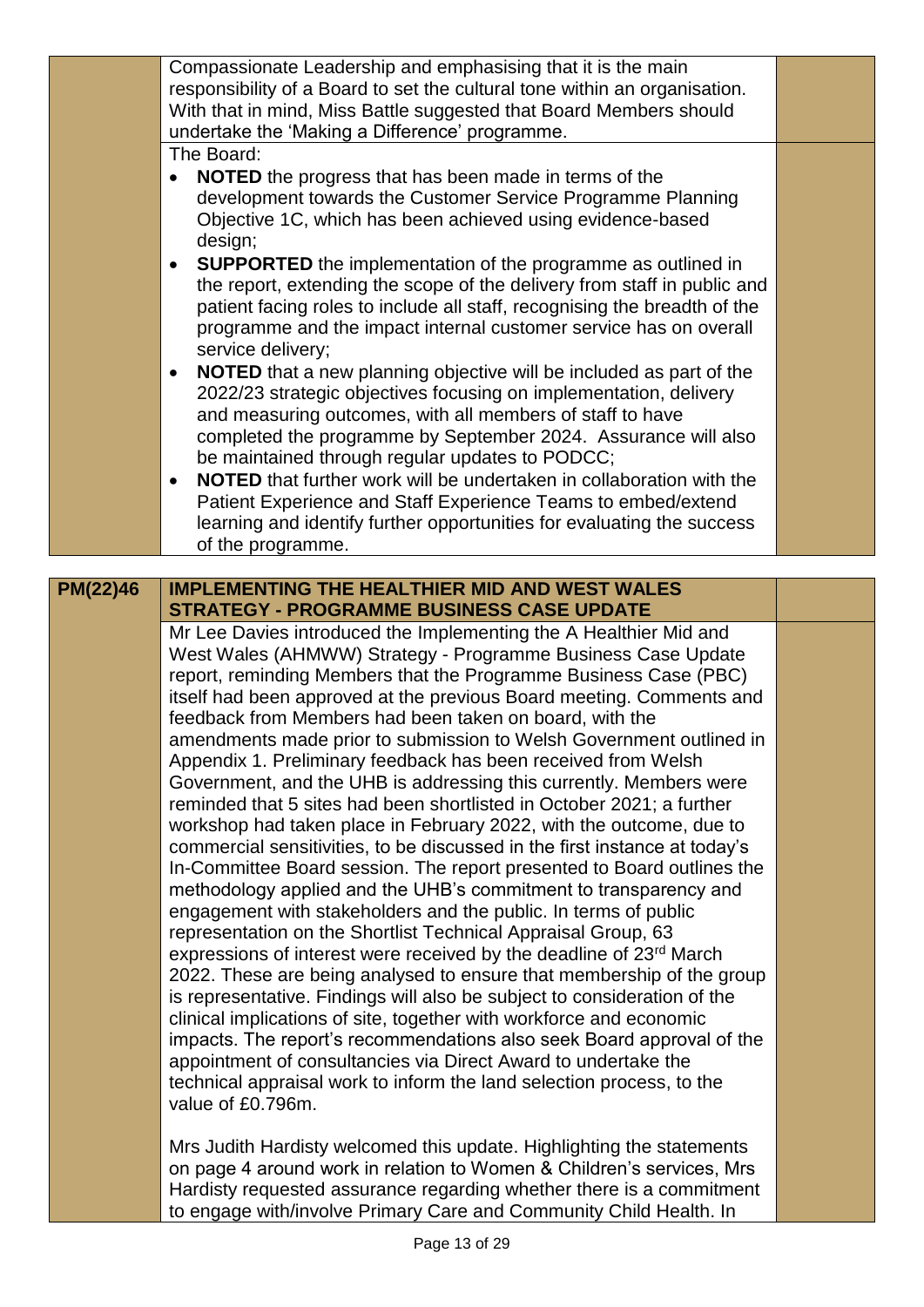response, Mr Lee Davies confirmed that Community Child Health forms part of this work, adding that there are two focused pieces of work required, around:

- The clinical pathways the organisation needs to develop across the whole system – these will include Primary Care, Secondary Care and Community services 'in the round'. This work will form part of the Outline Business Case and will include consideration of how the 'shift' in balance of care to a community/preventative model is achieved;
- Specific issues/requirements in relation to viability of certain Secondary Care services, to understand the implications of the siting of the new hospital.

On the topic of Community Child Health/Paediatrics, Mr Carruthers explained that the CYP Group will be establishing a workstream to review the Community Paediatrics model, with a report back to the Group due in June 2022, which will inform the next iteration of the IMTP. Miss Battle reminded Members that GPs had previously expressed the desire to be part of designing pathways rather than have them imposed upon them. This inclusivity is extremely important. Within the online Chat, Ms Alison Shakeshaft agreed, noting that all pathways will need to pick up the entire pathway, from primary/community care through to secondary care and back to community.

Referencing Appendix 2 and the 209 residents who had expressed an interest in being kept informed, Mr Iwan Thomas commended the team on the transparency of communications throughout the whole process. However, he queried how many of those individuals protesting outside WGH in recent weeks – who are clearly genuinely passionate about the retention of local services – are taking up the opportunities offered to them to actively engage with the UHB. The communication of the wider socio-economic benefits offered by the building of a new hospital was welcomed, although it was suggested that this is unfortunately being slightly overshadowed by political influence, particularly with local elections impending. Mr Iwan Thomas felt that the sustained local benefits in terms of skills utilisation/enhancement, supply chains, workforce and environment should be promoted within local communities and a timetable of events to do so established. Advising that the UHB is in the process of developing an ongoing communications plan, Mr Lee Davies wished to emphasise that the organisation recognises the potential impact of the PBC on local people and communities. It is important to continue to engage with the public and HDdUHB will seek to listen to all voices, and to communicate the broader benefits.

Mr Maynard Davies highlighted that the only specific mention of Young People in Appendix 2 relates to Student Unions, and suggested that engagement needs to be wider than this. Returning to the main report and the section on Clinical Appraisal Workstreams, it was noted that only two clinical areas are named within the scope. Mr Lee Davies explained that a detailed assessment had been undertaken on the basis of the identified zone between St Clears and Narberth, which recognised specific viability concerns/time-sensitive issues in relation to Paediatrics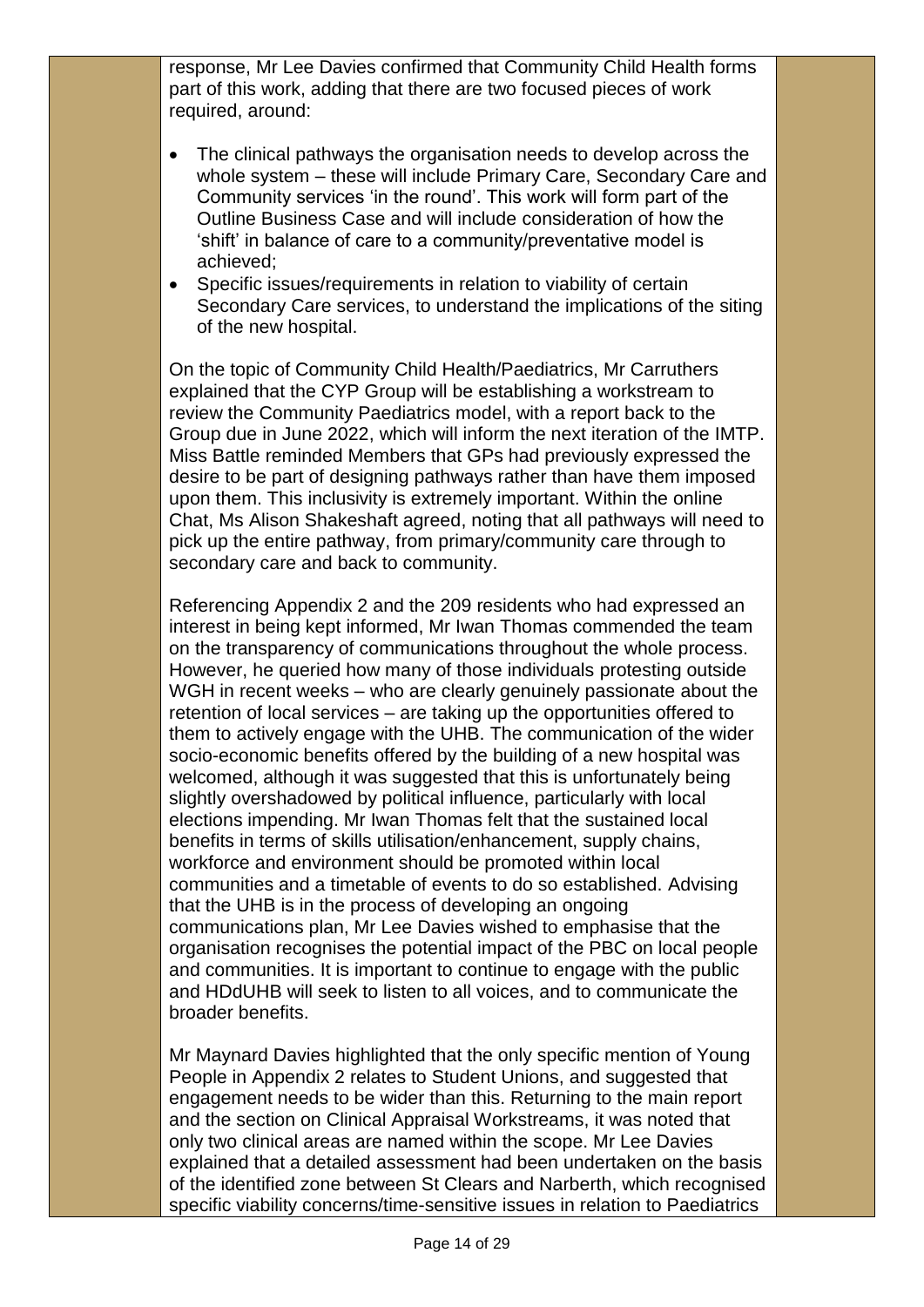which required particular consideration. Similar issues had also been subsequently identified in relation to Stroke services. Members were assured, however, that no clinical areas are excluded. Clinicians had been asked to identify any other similar concerns, with none raised to date. Mr Moore advised that the PBC Steering Group had also discussed this issue in terms of services which the UHB does not currently provide but which it may provide in the future. Mr Moore added his assurance that these were not the only pathways being considered in developing the Outline Business Case. Cllr. John echoed the views regarding the number of residents who had submitted expressions of interest. In respect of membership of the Shortlist Appraisal Group, it was suggested that the only potential issue might be whether this includes sufficient/appropriate input from Primary/Community Care. Mr Lee Davies explained that it is intended this area be captured within the general clinical representation; Primary/Secondary/Community Care have not been specified separately.

Welcoming the significant progress made, Mr Michael Hearty observed that, in projects such as this, there is often  $-$  quite rightly  $-$  a focus on the building involved. It should be recognised, however, that this PBC is much wider, and is concerned with developing services fit for the 21<sup>st</sup> century. Highlighting the request for consultancy support, Mr Hearty enquired with regards to the relationship between the costs requested and the UHB's Financial Plan. In response, Mr Huw Thomas explained that these costs are not currently included in the Financial Plan and that a risk management strategy will be required. If approved by the Board, the UHB will work with Welsh Government to develop this. Costs outlined in Section F are non-recurrent and are manageable; those in Section G are recurrent and would require discussion at Executive Team. Mr Winston Weir commended the clear and useful report, which demonstrates the progress made, and confirmed support for this exciting development. Noting the establishment of the Workforce Appraisal Group and Financial/Economic Appraisal Group, Mr Weir enquired whether Welsh Government has offered any additional support (not restricted to financial support); for example, technical expertise/staff resource and, if not, whether the UHB has sought this. Mr Lee Davies confirmed that the UHB is working closely with Welsh Government and has technical support in the form of Shared Services. Whilst no offers of staff secondment, for example, have been made, this could be discussed; although there is currently limited capacity within Welsh Government. Within the online Chat, Ms Raynsford enquired whether all age groups are represented on the group of participants. Mr Lee Davies acknowledged that the representation is skewed by age and that there is work to be done to ensure CYP are fully represented. On behalf of the Board, Miss Battle thanked Mr Lee Davies and his team, reminding Members and the public that this represents a potential investment in west Wales of £1.3bn, and would bring with it significant benefits in terms of local employment opportunities. The UHB remains committed to listening to its clinicians and local population.

## *Cllr. Gareth John left the Board meeting.*

The Board:

 **NOTED** the minor changes made to the PBC between January 2022 Board approval and submission to WG on 2nd February 2022

**LD**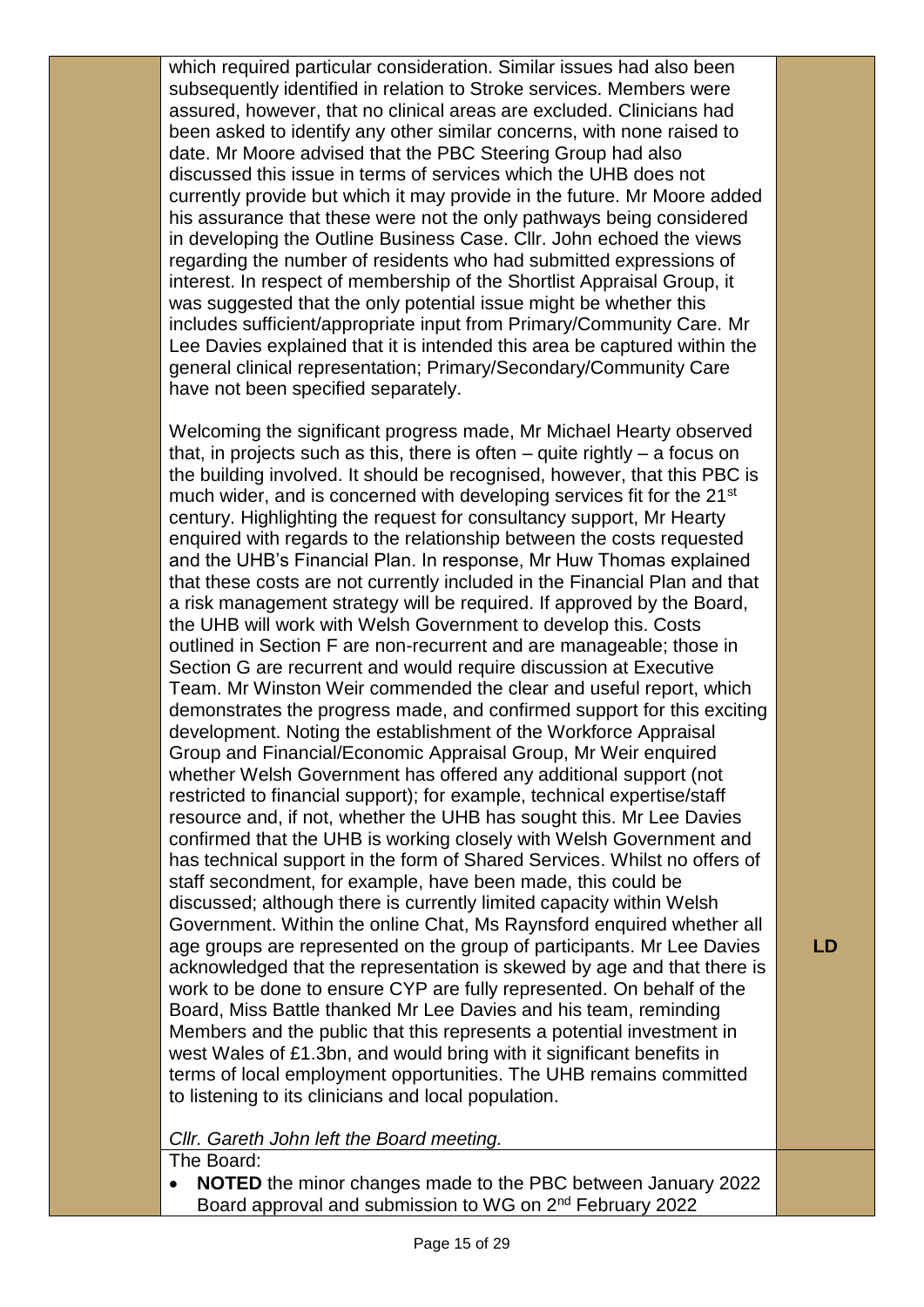|  |  | <b>DISCUSSED</b> and <b>ENDORSED</b> the process outlined for the work to<br>$\bullet$<br>establish the membership of the Shortlist Technical Appraisal Group,<br>the work to recommend the evaluation criteria, and the methodology<br>recommended by the Consultation Institute for the scoring of criteria<br>and shortlisted site options<br><b>NOTED</b> the current scope and methodology for the clinical<br>$\bullet$<br>evaluation and that this remains subject to more detailed scrutiny<br>and assurance via SDODC<br><b>NOTED</b> the establishment of the Workforce and Financial/Economic<br>$\bullet$<br>appraisal workstreams under Executive Director leadership reporting<br>to the AHMWW Programme Group<br>NOTED the further discussions required with WG to ensure all<br>$\bullet$<br>expected elements of appraisal are conducted and particularly to<br>ensure the financial/economic appraisal expectations are understood<br><b>NOTED</b> that Health and Equalities and Socio-Economic impact<br>$\bullet$<br>assessments are integral to the appraisal workstreams<br><b>APPROVED</b> the appointment of consultancies via Direct Award to<br>٠<br>undertake the technical appraisal work to inform the land selection<br>process to the value of £0.796m |  |
|--|--|----------------------------------------------------------------------------------------------------------------------------------------------------------------------------------------------------------------------------------------------------------------------------------------------------------------------------------------------------------------------------------------------------------------------------------------------------------------------------------------------------------------------------------------------------------------------------------------------------------------------------------------------------------------------------------------------------------------------------------------------------------------------------------------------------------------------------------------------------------------------------------------------------------------------------------------------------------------------------------------------------------------------------------------------------------------------------------------------------------------------------------------------------------------------------------------------------------------------------------------------------------------------------------------|--|
|--|--|----------------------------------------------------------------------------------------------------------------------------------------------------------------------------------------------------------------------------------------------------------------------------------------------------------------------------------------------------------------------------------------------------------------------------------------------------------------------------------------------------------------------------------------------------------------------------------------------------------------------------------------------------------------------------------------------------------------------------------------------------------------------------------------------------------------------------------------------------------------------------------------------------------------------------------------------------------------------------------------------------------------------------------------------------------------------------------------------------------------------------------------------------------------------------------------------------------------------------------------------------------------------------------------|--|

**PM(22)47 INTEGRATED MEDIUM TERM PLAN (IMTP) UPDATE** Mr Lee Davies presented the Integrated Medium Term Plan (IMTP) Update report, reminding Members that Health Boards have a responsibility to produce an IMTP, which HDdUHB has not – to date – been able to do, due to its financial challenges. The requirement to produce an IMTP had been suspended during the COVID-19 pandemic, but has now been reinstated. Whilst HDdUHB is still not currently in a position to submit an IMTP, it has developed a draft Three Year Plan, with the intention of developing this into an IMTP which can be submitted to Welsh Government. The Plan is – intentionally – shorter and more concise than previous iterations, to reflect Welsh Government feedback and to make it more accessible. It does, however, represent a large and complex organisation operating in highly uncertain conditions. The Plan touches on all aspects of the organisation, and Mr Lee Davies was grateful for contributions from colleagues, particularly during this pressurised time. It was hoped that the Plan successfully sets out the organisation's position and direction of travel.

> Mr Huw Thomas advised that the current deficit plan requires the submission of an Accountable Officer letter to Welsh Government, outlining the rationale behind the forecast deficit and actions planned. This letter will be submitted today. The financial aspect of the Plan has been developed, in alignment with colleagues, with three cost components – the core plan and two extraordinary elements, as follows:

- The continued COVID-19 response, which contains two parts
	- o The UHB's programme response, including the vaccination programme, PPE and Test, Trace Protect (£16.3m) o Transitional costs (£27.8m)
- Exceptional pressures, which contains three parts
	- o Energy costs (£10.7m)
	- o National Insurance contributions for the Health & Social Care Levy (£3.1m)
	- o Minimum Wage costs (£3m)

**HT**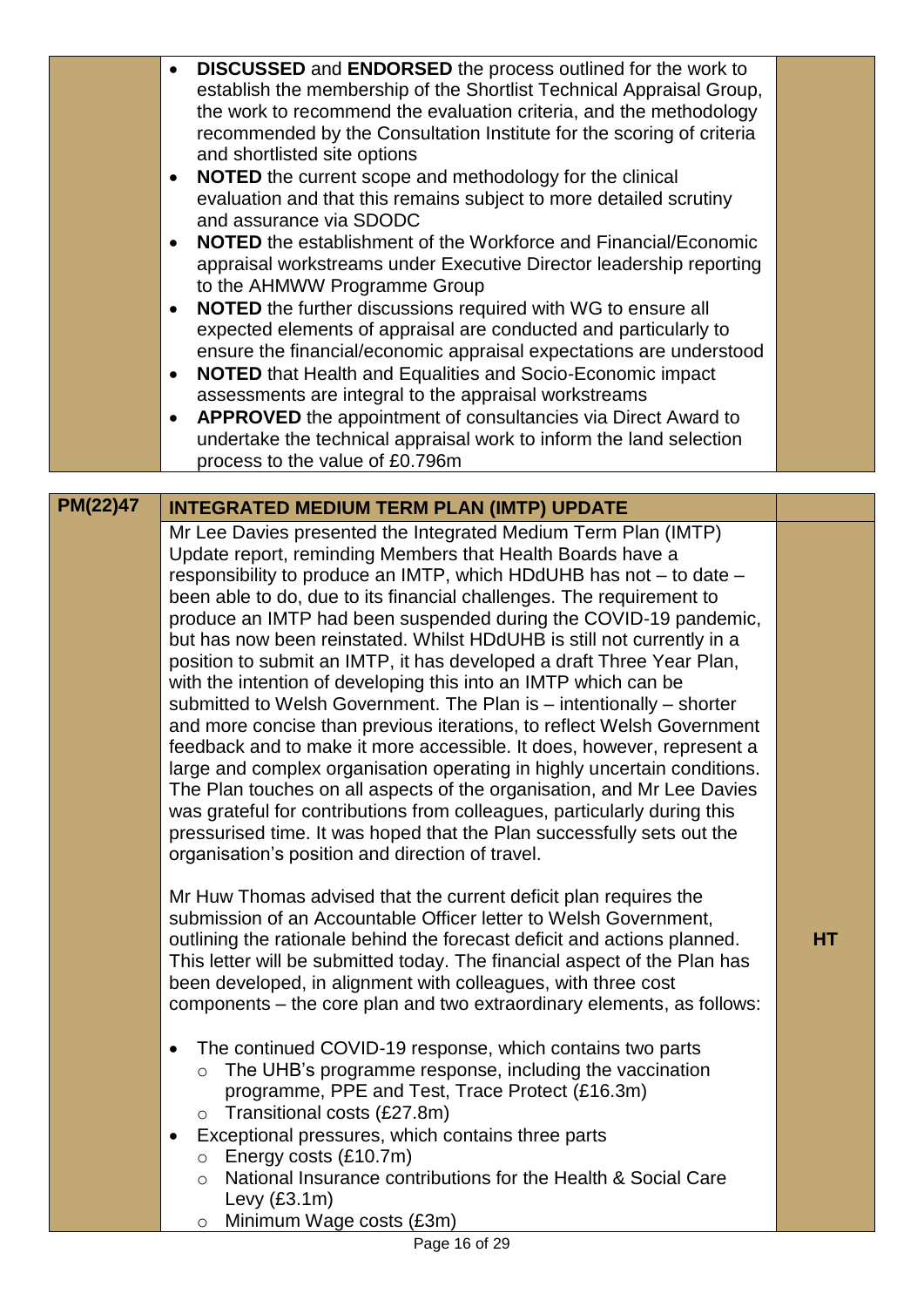In terms of the core plan, Mr Huw Thomas explained that this has as an assumption a £25m deficit, which is predicated on delivery of £29.3m savings. The latter represents a significant challenge and, since the organisation does not currently have sufficient assurance regarding savings delivery, a £42m deficit is forecast.

The clear presentation of the Plan was welcomed by Members. Highlighting page 50 and the section on energy prices, Mrs Hardisty requested clarification regarding the statement that 'Due to the current volatility of the gas prices, it has not been possible for the sourcing team to procure any gas for April 2022 onwards at this stage.' Mr Huw Thomas explained that the management of energy is a complex process, with a balance between buying energy via 'spot markets' on a daily basis and managing risk via 'forward markets'. The statement reflects the fact that the organisation has not been in a position to buy on the 'forward markets', and therefore manage/cap the risk, due to volatility in the sector. Members were assured, however, that supplies will be maintained. Mr Weir thanked Mr Lee Davies and Mr Huw Thomas and their teams for their work on the Plan in challenging circumstances. Welcoming the categorisation into core, COVID-19 and exceptional, Mr Weir suggested that consideration be given to the inclusion of additional exceptional items, for example demand and recovery. Whilst recognising that these are relevant to the core plan, it was suggested that there are also exceptional aspects to them. Mr Weir also felt that the organisation should be considering finances in the longer term, rather than the immediate term. As suggested, the achievement of £29.3m savings inyear is extremely challenging; however, it may be more realistic over the course of three years. Finally, focusing on the concluding remarks, Mr Weir endorsed the need for service redesign, particularly the Urgent & Emergency Care system, and support for the UHB's workforce. Responding, Mr Huw Thomas explained that the rationale behind exceptional cost pressures was that the supply of these is externally driven. The challenges involved in demand are clearly significant; however, this has not been 'packaged' as exceptional, as it is viewed as the UHB's responsibility to respond to this as part of its target operating model discussions and long term strategy. Anything expressed in financial terms needs to align with the organisation's strategic direction; the operating model will be developed to best serve HDdUHB's communities. As highlighted, the organisation's workforce will be crucial in delivering the model and strategy.

Mr Hearty observed that development of the UHB's Planning Objectives has moved on at pace, and that these are more incisive and cohesive. They reflect the significant energy and engagement rightly focused on the medium to long term; however, there are a large number of Planning Objectives, and Mr Hearty queried whether there is sufficient capacity in the Executive Team and wider organisation to transact these. Mr Moore welcomed this feedback; whilst a few further minor amendments are required, Members heard that Mr Moore has now met with every Executive Director to sign-off their individual Planning Objectives. In terms of the process for Quarter 1, Mr Huw Thomas and the Finance team have identified a significant number of savings opportunities, which are now being translated into service changes and the target operating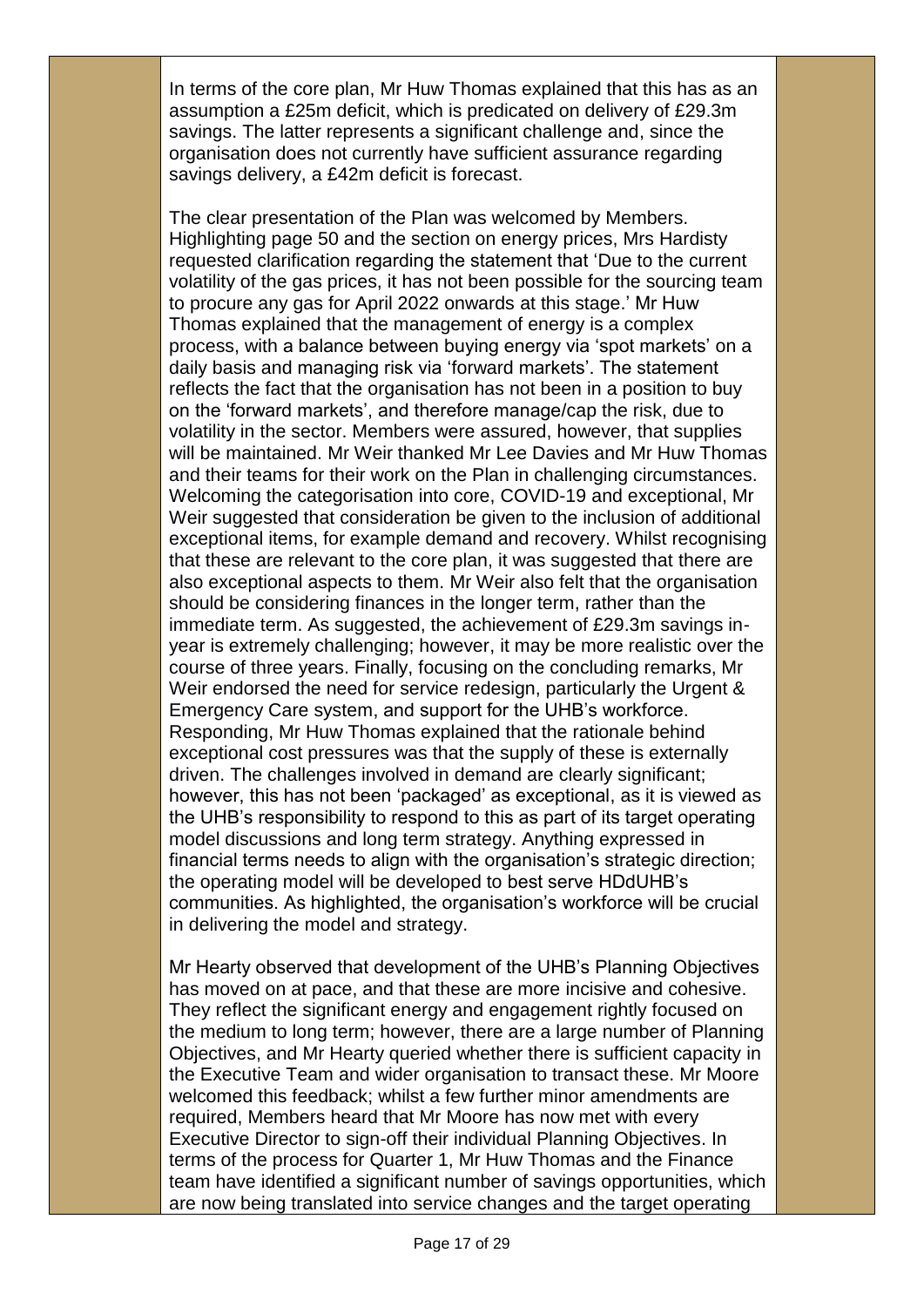|                 | model. This will link with work being undertaken by Mrs Gostling and the<br>Workforce team around the staffing model, which is viewed as an<br>exemplar across Wales. Whilst the UHB is aiming for a deficit of £25m,<br>this must be deliverable. It is hoped that working closely with Welsh<br>Government will allow them to see that the Plan is deliverable and<br>support the organisation's roadmap to financial recovery and IMTP. Mr |  |
|-----------------|-----------------------------------------------------------------------------------------------------------------------------------------------------------------------------------------------------------------------------------------------------------------------------------------------------------------------------------------------------------------------------------------------------------------------------------------------|--|
|                 | Moore emphasised, however, the need for the Executive Team to build<br>in time to 'step back' and assess the deliverability of the Plan. Feedback<br>from Welsh Government on HDdUHB's 2021/22 Annual Recovery Plan<br>was that this was ambitious; however, the organisation is on course to<br>deliver the majority of this. Miss Battle agreed that the UHB's<br>achievements during the past two years provide grounds for optimism.      |  |
|                 | The Board:<br><b>NOTED</b> HDdUHB's intention not to submit an IMTP for 2022/25 by<br>31 <sup>st</sup> March 2022, and its intention to work towards the development<br>of such a Plan for submission in the summer of 2022.<br>APPROVED the draft Three Year Plan 2022/25, and its onward<br>submission to Welsh Government.<br><b>APPROVED</b> the Planning Objectives for 2022/23.                                                         |  |
|                 |                                                                                                                                                                                                                                                                                                                                                                                                                                               |  |
| <b>PM(22)48</b> | OPERATIONAL UPDATE AND PROGRESS REPORT ON THE                                                                                                                                                                                                                                                                                                                                                                                                 |  |
|                 | <b>HEALTH BOARD'S ANNUAL RECOVERY PLAN FOR 2021/22</b><br>Introducing the Operational Update and Progress Report on the Health                                                                                                                                                                                                                                                                                                                |  |
|                 | Board's Annual Recovery Plan for 2021/22, Mr Moore drew Members'                                                                                                                                                                                                                                                                                                                                                                              |  |
|                 | attention to the passing of an important milestone $-$ two years since the                                                                                                                                                                                                                                                                                                                                                                    |  |
|                 | first national lockdown. This period has witnessed incredible efforts,                                                                                                                                                                                                                                                                                                                                                                        |  |
|                 | sacrifice and losses and Mr Moore was grateful that the UHB had been                                                                                                                                                                                                                                                                                                                                                                          |  |
|                 | able to mark the occasion on 23 <sup>rd</sup> March 2022 with a short ceremony                                                                                                                                                                                                                                                                                                                                                                |  |
|                 | and a minute's silence. Ms Alwena Hughes-Moakes and the                                                                                                                                                                                                                                                                                                                                                                                       |  |
|                 | Communications team were thanked for organising this event. It was<br>emphasised, however, that COVID-19 has not ended and rates are                                                                                                                                                                                                                                                                                                          |  |
|                 | rising. Mr Moore recognised that many staff are exhausted and that                                                                                                                                                                                                                                                                                                                                                                            |  |
|                 | there are long waits for services. The Programme Business Case and                                                                                                                                                                                                                                                                                                                                                                            |  |
|                 | IMTP, however, offer a real sense of hope for the future. In terms of                                                                                                                                                                                                                                                                                                                                                                         |  |
|                 | COVID-19 rates, the latest figures show an infection rate of 450 per                                                                                                                                                                                                                                                                                                                                                                          |  |
|                 | 100,000 population and a positivity rate of 38%. Due to changes in                                                                                                                                                                                                                                                                                                                                                                            |  |
|                 | testing/reporting protocols, it is important to note that these are likely to                                                                                                                                                                                                                                                                                                                                                                 |  |
|                 | be underestimated and data will become increasingly unreliable going                                                                                                                                                                                                                                                                                                                                                                          |  |
|                 | forward. It does appear, however, that rates are beginning to stabilise                                                                                                                                                                                                                                                                                                                                                                       |  |
|                 | and perhaps reduce. Mr Moore stated that the unrelenting pressures on                                                                                                                                                                                                                                                                                                                                                                         |  |
|                 | services continue, particularly in the previous week, with an incident on<br>30 <sup>th</sup> March 2022 which had resulted in Bronglais General Hospital                                                                                                                                                                                                                                                                                     |  |
|                 | (BGH) being raised to Escalation Level 5 (the highest level) for a                                                                                                                                                                                                                                                                                                                                                                            |  |
|                 | number of hours. Staff had rallied around exceptionally, which                                                                                                                                                                                                                                                                                                                                                                                |  |
|                 | demonstrates their resilience and commitment; however, there would be                                                                                                                                                                                                                                                                                                                                                                         |  |
|                 | ongoing impacts. Other hospital sites continue to be within the higher                                                                                                                                                                                                                                                                                                                                                                        |  |
|                 | reaches of Escalation Level 4. Infection rates within the UHB's hospitals                                                                                                                                                                                                                                                                                                                                                                     |  |
|                 | currently sit at around 128 COVID-19 positive patients; however these                                                                                                                                                                                                                                                                                                                                                                         |  |
|                 | infections are generally incidental, not requiring active treatment. Across                                                                                                                                                                                                                                                                                                                                                                   |  |
|                 | the whole of Wales, at the peak of the pandemic, 80-90% of hospital                                                                                                                                                                                                                                                                                                                                                                           |  |
|                 | patients were requiring active treatment for COVID-19. During the winter                                                                                                                                                                                                                                                                                                                                                                      |  |
|                 | period of 2021/22, this reduced to 40% and is now at 12%. Staff<br>sickness rates are increasing again, to 6.4% on 29 <sup>th</sup> March 2022. There                                                                                                                                                                                                                                                                                         |  |
|                 | are also continuing challenges around patient flow, including discharge                                                                                                                                                                                                                                                                                                                                                                       |  |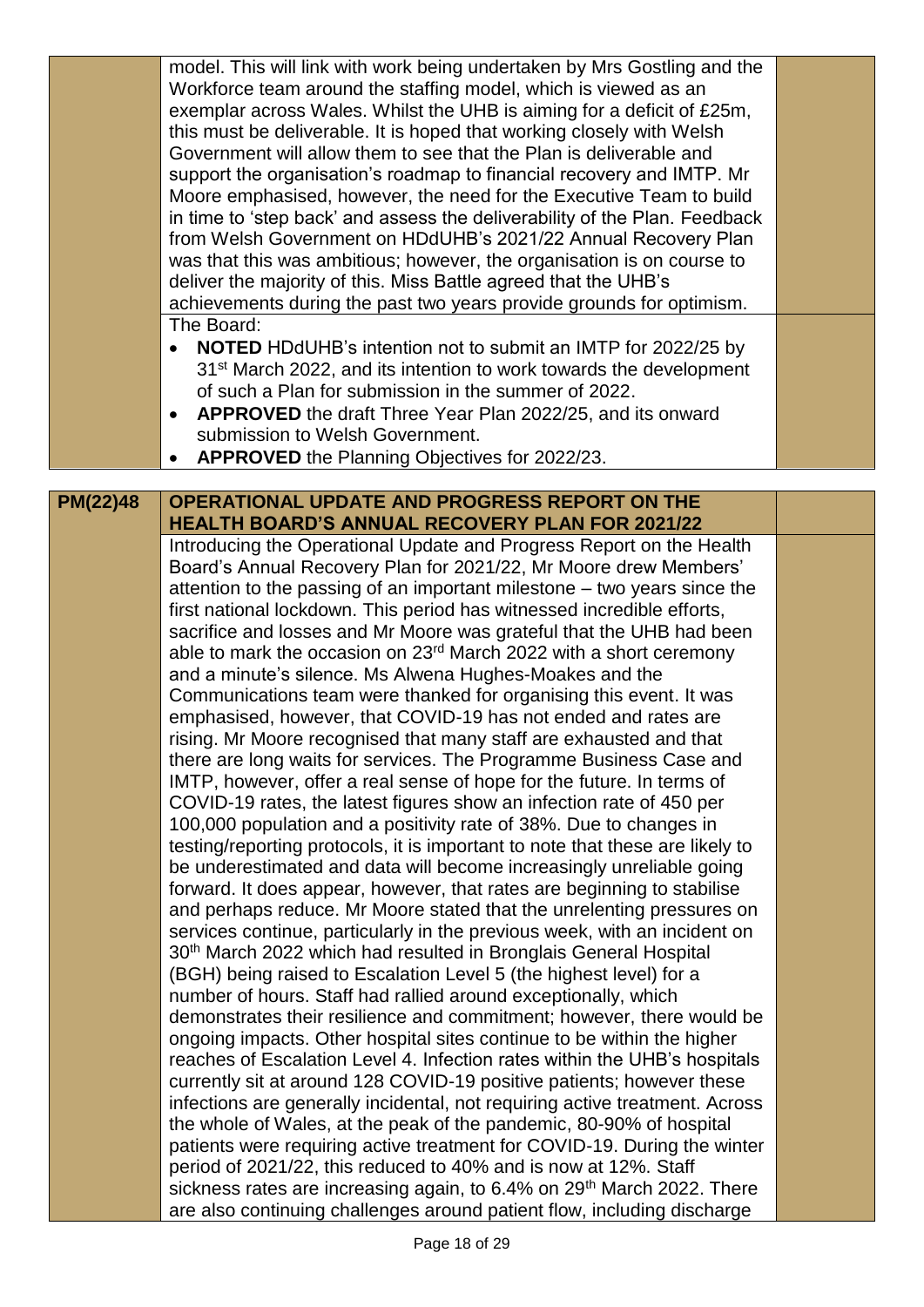from hospital. The COVID-19 HDdUHB Vaccination Programme has delivered 865,000 vaccinations. Mr Moore drew Members' attention to the detailed sub-report on Long COVID-19, thanking Ms Alison Shakeshaft and Mr Lance Reed for their work in this area. Moving onto testing, Mr Moore wished to pay testament to the staff from Sodexo and Guardwatch who have provided such valued service in this regard. An event to personally thank as many as were able to attend took place on 25<sup>th</sup> March 2022 and the UHB has taken individuals' contact details in the hope that potential employment opportunities may arise in the future.

Ms Shakeshaft confirmed that 31<sup>st</sup> March 2022 is the final day of PCR testing; the general public will be able to order LFD tests from the national portal, however the protocol of routine testing and 'Flow before you Go' also ends today. The UHB will continue to offer testing for health and care staff with COVID-19 symptoms, together with preoperative and pre-procedure patients. In regards to the published COVID-19 figures, Public Health Wales only includes PCR test results; if positive LFD tests were included, infection rates would likely be more in the region of 1,300 per 100,000 population. As has been indicated, this will make it increasingly difficult to accurately interpret figures. The childhood COVID-19 vaccination programme is underway; whilst uptake is relatively low, this reflects the position across Wales. The programme is premised on an offer rather than promotion. Delivery of the spring booster programme is also underway and the Vaccination team is currently considering plans for the autumn booster programme. Miss Battle enquired whether the childhood vaccination programme is being delivered in child-friendly settings, with Ms Shakeshaft advising that the team is doing the best it can to provide a suitable environment, with videos and Pets as Therapy dogs in attendance. Miss Battle thanked the Vaccination team and added her thanks, on behalf of the Board, for those who have delivered the COVID-19 testing programme to the HDdUHB population in all weathers.

Mr Carruthers wished to thank all staff for their continued efforts in responding to the pandemic and the consequences from it, and to the more general pressures currently being experienced. As had been outlined, BGH had been escalated on 30<sup>th</sup> March 2022 at 5.30pm to Black Level internally, which represents an extremely rare occurrence. This had been based on the fact that the Emergency Department was full, with no available beds to transfer patients to and ambulances waiting. The response from staff at all levels had been incredible, with additional staff coming into the hospital. By 10.30pm, this had allowed de-escalation to a lower (although still high) level; with space cleared in the Emergency Department, patients admitted and waiting ambulances cleared. This had demonstrated that the escalation processes and measures do work when put into practice. Mr Carruthers expressed his gratitude to the whole team at BGH, with particular thanks to Matthew Willis, Annette Snell, Dawn Jones and David Harrison for their exceptional leadership.

Mr Carruthers described attending, together with Ms Paterson, a recent meeting with clinical staff, at which growing concern was expressed regarding the potential for harm as a result of delays in treatment. This issue is not unique to HDdUHB, and improvements are being made;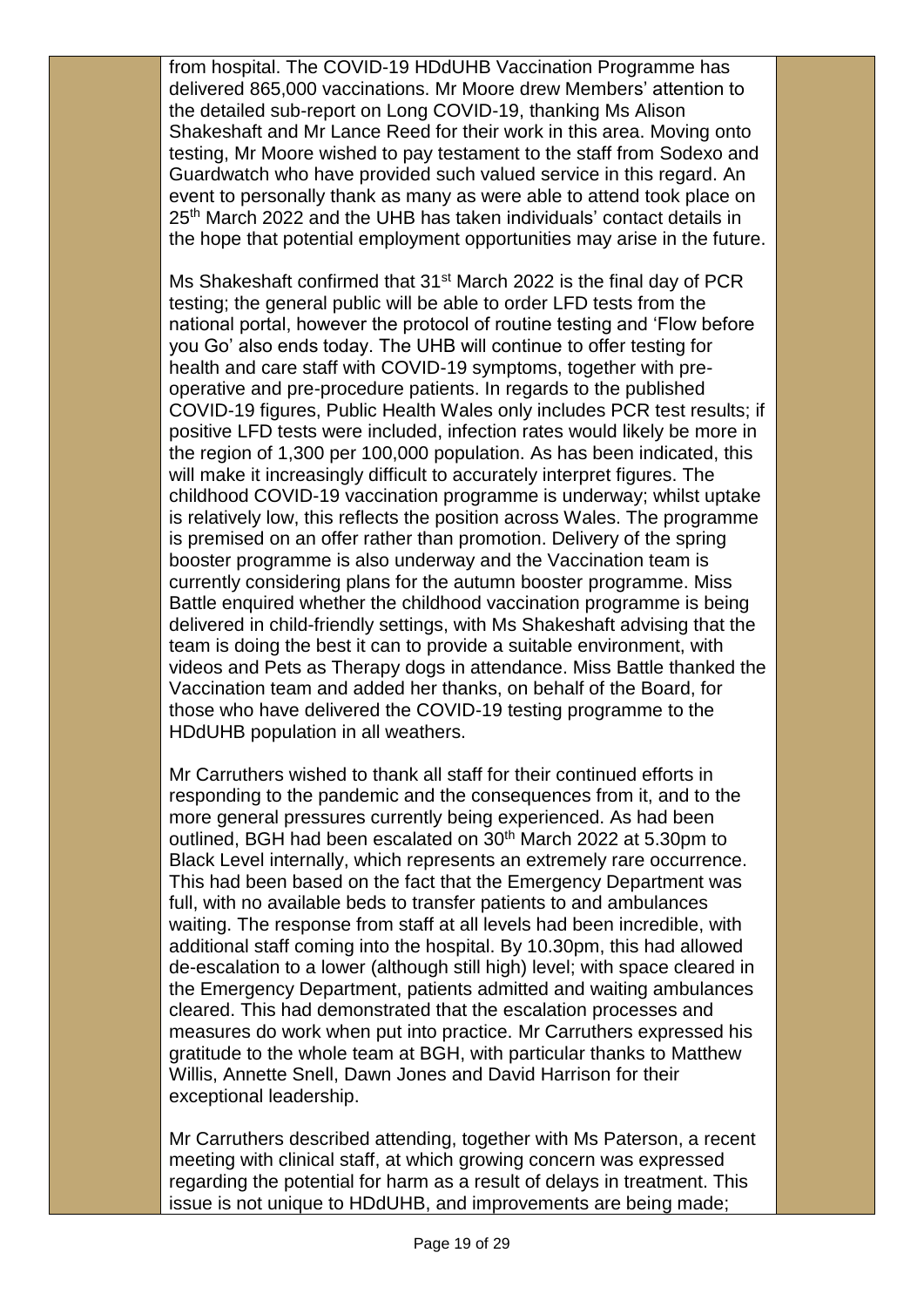|          | however, demand is continuous, and the wider system pressures are<br>also impacting. Mr Carruthers welcomed earlier discussions around<br>planned work with partners to address challenges in discharging<br>patients, which is both vital and encouraging. Members heard that the<br>UHB has re-commenced elective work on all four acute sites, and the<br>opinion expressed by the clinicians is very much that they wish to<br>'protect' this as far as possible. Whilst it is important to maintain this<br>work, it will obviously add to the existing pressures. Miss Battle thanked<br>Mr Carruthers for his input, whilst recognising the impact on clinical staff<br>of seeing patients in hospital who need not and should not be there. It is<br>important to ensure that the voices of clinicians are acknowledged and<br>valued, with Miss Battle thanking them for their continued dedication.<br>There is also an urgent need to communicate to the general public the<br>challenges resulting from issues with discharge processes. Ms Paterson<br>echoed Mr Carruthers' comments, stating that the meeting with clinical<br>staff had, at times, been extremely emotional. The need for clinical<br>leadership and opinion and communications to the public and to Welsh<br>Government were also endorsed. Ms Paterson emphasised, however,<br>the further requirement to consider the organisation's Strategy and<br>develop community opportunities, taking a creative approach to the<br>balance between short term and long term solutions. The UHB should<br>take into account learning from elsewhere and work with partners to<br>explore opportunities to extend places/ capacity and 'rightsize' care<br>packages. With regard to communications, Mr Moore stated that staff<br>had welcomed the recent communications which had been issued to the<br>public regarding the challenges being faced, and thanked Ms Hughes-<br>Moakes and her team. Formal thanks would be issued to the four<br>individuals from BGH mentioned by Mr Carruthers. Within the online<br>Chat, Members recognised the exceptional efforts and contribution<br>made by UHB staff in general and those at BGH specifically. Thanks<br>were expressed for their commitment and hard work. Ms Hughes-<br>Moakes advised that the Communications team is working on a<br>clinicians' video, which will be ready for the upcoming workshop with<br>Local Authority partners. Mr Moore advised that this report would<br>change into an Operational Update from the next meeting, based on the | <b>SM</b> |
|----------|-------------------------------------------------------------------------------------------------------------------------------------------------------------------------------------------------------------------------------------------------------------------------------------------------------------------------------------------------------------------------------------------------------------------------------------------------------------------------------------------------------------------------------------------------------------------------------------------------------------------------------------------------------------------------------------------------------------------------------------------------------------------------------------------------------------------------------------------------------------------------------------------------------------------------------------------------------------------------------------------------------------------------------------------------------------------------------------------------------------------------------------------------------------------------------------------------------------------------------------------------------------------------------------------------------------------------------------------------------------------------------------------------------------------------------------------------------------------------------------------------------------------------------------------------------------------------------------------------------------------------------------------------------------------------------------------------------------------------------------------------------------------------------------------------------------------------------------------------------------------------------------------------------------------------------------------------------------------------------------------------------------------------------------------------------------------------------------------------------------------------------------------------------------------------------------------------------------------------------------------------------------------------------------------------------------------------------------------------------------------------------------------------------------------------------------------------------------------------------------------------------------------------------------------------------------------------------------------------|-----------|
|          | work of the group chaired by Mr Carruthers and Ms Paterson.<br>Miss Battle concluded discussions by reiterating the Board's thanks to                                                                                                                                                                                                                                                                                                                                                                                                                                                                                                                                                                                                                                                                                                                                                                                                                                                                                                                                                                                                                                                                                                                                                                                                                                                                                                                                                                                                                                                                                                                                                                                                                                                                                                                                                                                                                                                                                                                                                                                                                                                                                                                                                                                                                                                                                                                                                                                                                                                           |           |
|          | all staff, together with the commitment to support staff in any way<br>possible.<br>The Board NOTED the update in relation to the Health Board's on-going                                                                                                                                                                                                                                                                                                                                                                                                                                                                                                                                                                                                                                                                                                                                                                                                                                                                                                                                                                                                                                                                                                                                                                                                                                                                                                                                                                                                                                                                                                                                                                                                                                                                                                                                                                                                                                                                                                                                                                                                                                                                                                                                                                                                                                                                                                                                                                                                                                       |           |
|          | COVID-19 response.                                                                                                                                                                                                                                                                                                                                                                                                                                                                                                                                                                                                                                                                                                                                                                                                                                                                                                                                                                                                                                                                                                                                                                                                                                                                                                                                                                                                                                                                                                                                                                                                                                                                                                                                                                                                                                                                                                                                                                                                                                                                                                                                                                                                                                                                                                                                                                                                                                                                                                                                                                              |           |
| PM(22)49 | <b>MENTAL HEALTH &amp; LEARNING DISABILITIES PROGRESS UPDATE</b>                                                                                                                                                                                                                                                                                                                                                                                                                                                                                                                                                                                                                                                                                                                                                                                                                                                                                                                                                                                                                                                                                                                                                                                                                                                                                                                                                                                                                                                                                                                                                                                                                                                                                                                                                                                                                                                                                                                                                                                                                                                                                                                                                                                                                                                                                                                                                                                                                                                                                                                                |           |
|          | <b>ON PLANNING OBJECTIVE 5G</b>                                                                                                                                                                                                                                                                                                                                                                                                                                                                                                                                                                                                                                                                                                                                                                                                                                                                                                                                                                                                                                                                                                                                                                                                                                                                                                                                                                                                                                                                                                                                                                                                                                                                                                                                                                                                                                                                                                                                                                                                                                                                                                                                                                                                                                                                                                                                                                                                                                                                                                                                                                 |           |
|          | Dr Warren Lloyd, Ms Sara Rees and Ms Kay Issacs joined the Board<br>meeting.                                                                                                                                                                                                                                                                                                                                                                                                                                                                                                                                                                                                                                                                                                                                                                                                                                                                                                                                                                                                                                                                                                                                                                                                                                                                                                                                                                                                                                                                                                                                                                                                                                                                                                                                                                                                                                                                                                                                                                                                                                                                                                                                                                                                                                                                                                                                                                                                                                                                                                                    |           |
|          | Mr Carruthers presented the Mental Health & Learning Disabilities<br>Progress Update report, which provides an update on progress against<br>Planning Objective 5G. For the benefit of new Board Members, Mr<br>Carruthers explained that the Transforming Mental Health Services<br>(TMHS) programme focused only on adult Mental Health services. It<br>was acknowledged that the report should have included clearer                                                                                                                                                                                                                                                                                                                                                                                                                                                                                                                                                                                                                                                                                                                                                                                                                                                                                                                                                                                                                                                                                                                                                                                                                                                                                                                                                                                                                                                                                                                                                                                                                                                                                                                                                                                                                                                                                                                                                                                                                                                                                                                                                                         |           |
|          | alignment with the original TMHS recommendations/objectives/actions.                                                                                                                                                                                                                                                                                                                                                                                                                                                                                                                                                                                                                                                                                                                                                                                                                                                                                                                                                                                                                                                                                                                                                                                                                                                                                                                                                                                                                                                                                                                                                                                                                                                                                                                                                                                                                                                                                                                                                                                                                                                                                                                                                                                                                                                                                                                                                                                                                                                                                                                            |           |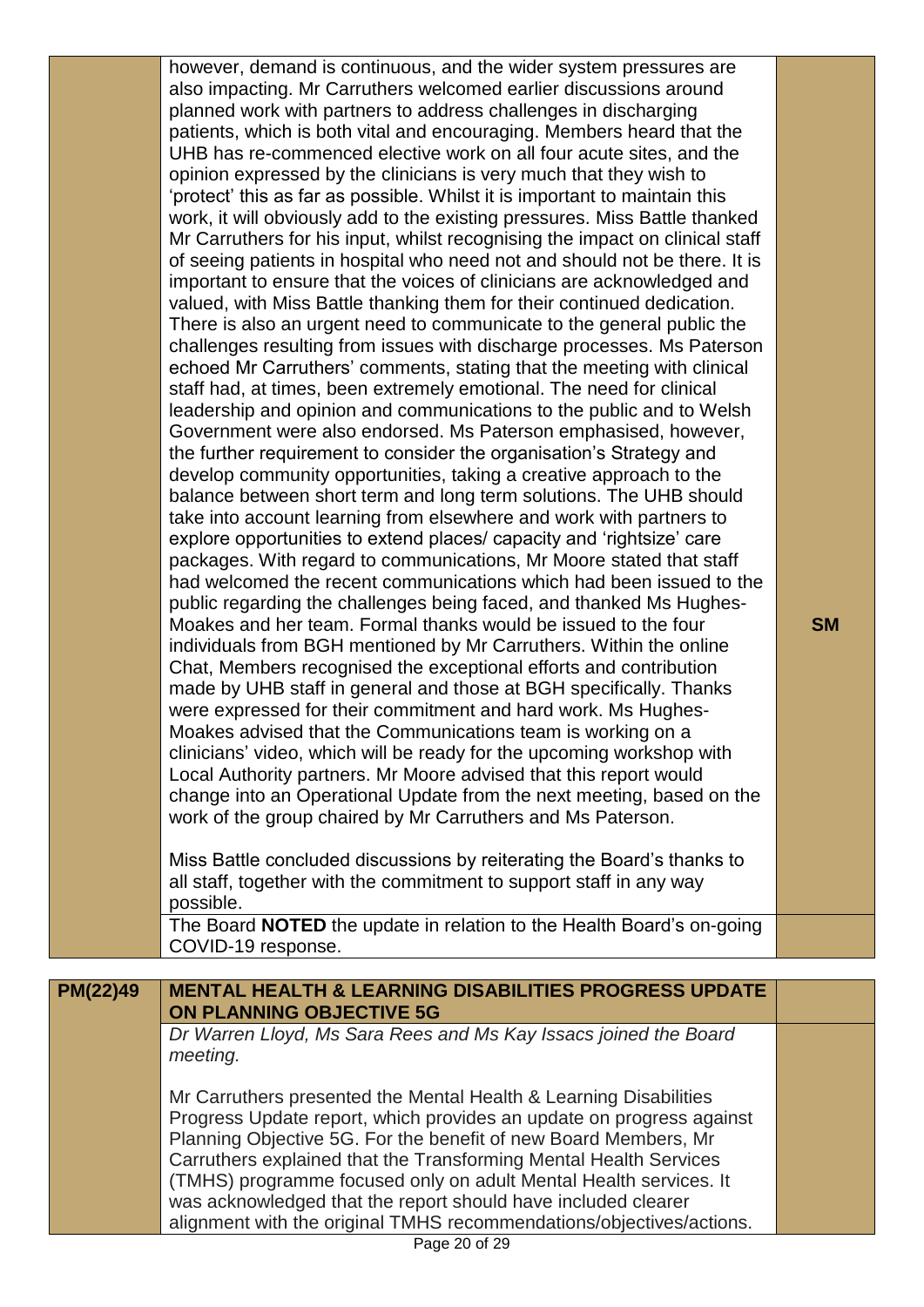Members were assured that the original TMHS Strategy has been implemented, and Mr Carruthers committed to identifying a more explicit linkage to the recommendations. One outstanding action/issue remains – the original PBC included re-provision of certain inpatient facilities; however, the view on this has evolved, not least because the new PBC will deliver a significant element of the inpatient provision. The UHB is working with Welsh Government and the service to consider how the PBC might be reshaped to address the specific estates issues which Mental Health has. The Directorate continues to experience challenges around recruitment, which are particularly impacted by geography. There has, however, been recruitment into key posts which have allowed a strengthening of the waiting list position. The Performance team provided a 'deep dive' into the Mental Health position, with benchmarking data from across Wales. It has also been suggested that there be a possible focus on MHLD via the Improving Together programme. There is ongoing work on the Learning Disabilities Strategy, and the potential future service model. A Welsh Government document, 'Improving Care, Improving Lives' is expected shortly; Mr Carruthers was reasonably confident that HDdUHB's strategy already aligns with the contents of this, however, this will be ensured. An update will be provided via the Operational Group chaired by Mr Carruthers and Ms Paterson.

Miss Battle welcomed the representatives from MHLD and opened to questions. Noting the documented adverse effects of the COVID-19 pandemic on CYP, Ms Raynsford requested an update on the school inreach programme and with regards to steps being taken to address the needs of CYP. Dr Warren Lloyd recognised the importance of CYP and their needs, emphasising the efforts being taken to support resilience, to normalise their experiences and to respond to the difficulties they face. The school in-reach programme has been piloted in Ceredigion and the results appear extremely promising. Welsh Government has now provided funding to expand the programme across the region's three counties and it is being rolled-out to Pembrokeshire and Carmarthenshire from September 2022, depending on recruitment. Whilst the programme will continue in Ceredigion, there is a need to ensure equity and work with Local Authority partners. Dr Lloyd emphasised that access to Mental Health services is open to all CYP. Professor Gammon welcomed the report, which provides a sense of some of the interventions being put in place such as additional staff in CAMHS and autism and adult ADHD services. Whilst these are welcomed, the report does not provide a sense of when these interventions might result in positive impacts, such as improvements or reductions in waiting times. Mr Carruthers stated that he was mindful of the need to describe when schemes will deliver improvements. However, in Mental Health in particular, clinical interventions and treatments can vary greatly, which presents a completely different level of complexity and impacts on the length of treatments. The Directorate is working through how it can articulate the impact of these measures and is considering those who perform better than HDdUHB to see whether learning can be applied. An update to the monthly business meeting in April 2022 has been requested. Whilst accepting these comments, and the difficulties involved, Professor Gammon reiterated the need to understand how the measures being taken are impacting on patients. The challenges must be common across Health Boards and others are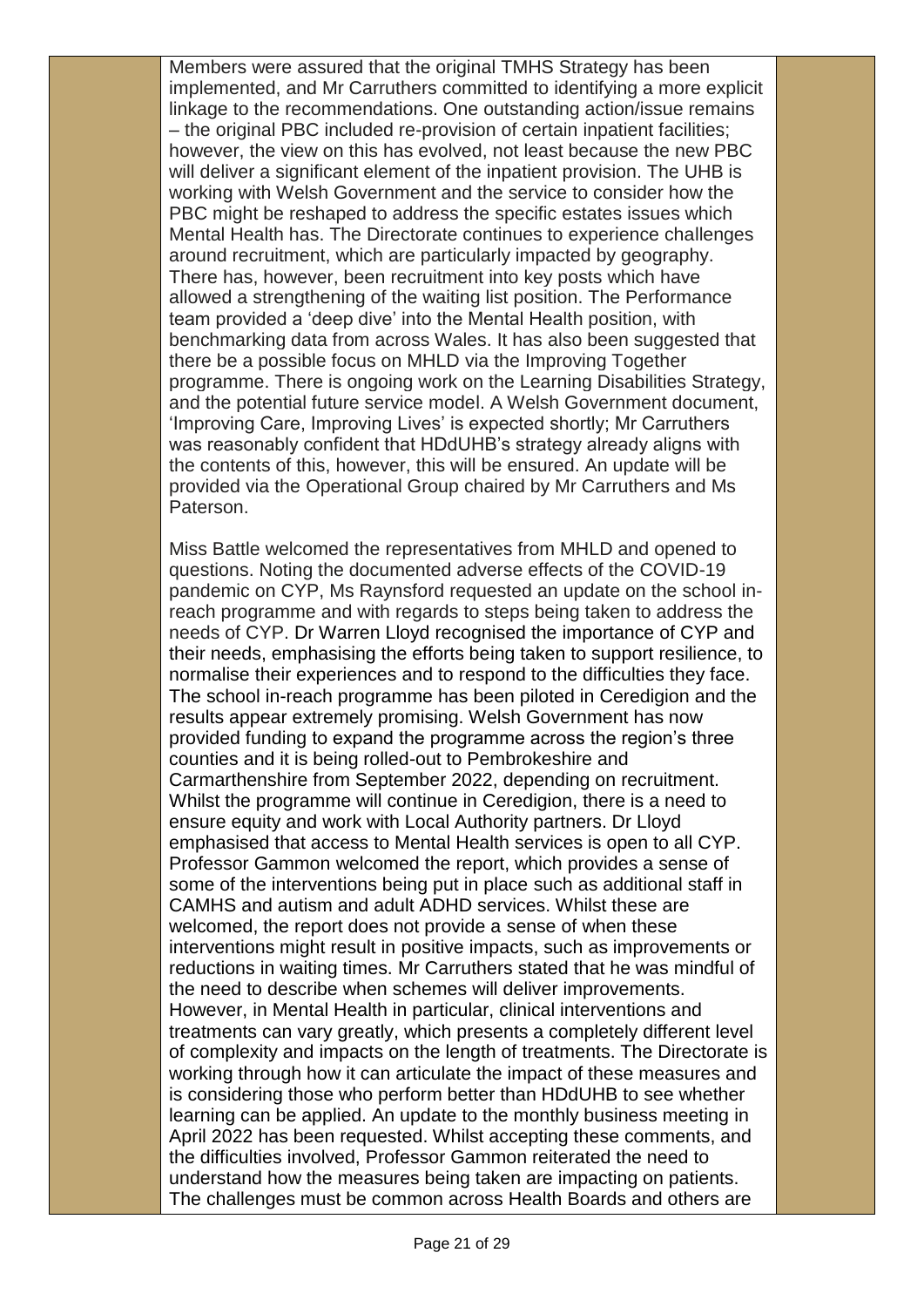performing better than HDdUHB. It would have been reasonable to expect this information to be included in the report.

Mrs Hardisty felt that the report sets out the significant amount of work being undertaken across a range of areas. The MHLD Directorate has worked incredibly hard during the past two years. It would, however, be helpful, as suggested, to align the update against the previous recommendations/plans. Mrs Hardisty noted also the need to assess progress in terms of the Learning Disabilities Charter and the associated pledge made to the Learning Disabilities Dream Team. With regard to MHLD estates, there is no indication of a timescale by when improvements in accommodation might be expected. Miss Battle noted that, whilst the report includes a list of the methods used for procuring patient feedback, it does not provide any information in respect of the content of feedback. Ms Sara Rees advised that feedback is passed back to a variety of parties, the most important being the Heads of Service, with thematic work conducted via the Quality Assurance Practice Development team. Compliments are always pleasing to receive, with a common theme being compassion from staff; complaints and concerns tend to focus on communication. Members were assured that the Directorate has developed an overarching improvement plan. Miss Battle suggested that the report would have benefited from the inclusion of patient/carer feedback. Ms Lewis felt that the Board should acknowledge the significant amount of work which has been undertaken. However, there is a concerning 'blind-spot' caused by the absence of any form of an improvement trajectory for treating patients, and the mechanism for addressing this requires consideration. The 'prognosis' for both services and patients needs definition, recognising that the individuals involved are vulnerable. Mr Carruthers welcomed and accepted Members' comments and feedback, emphasising that the MHLD Directorate are working hard on addressing these concerns. The transfer of patient records to WPAS is a significant constraining factor, and consideration is being given to whether additional resource can be allocated to expedite this process. Within the online Chat, Mr Huw Thomas advised that the issue with WPAS relates to the complexity alluded to earlier. The rollout is inherently challenged while that issue is addressed.

Mr Moore wished to stress that the Board is supportive of the Directorate's efforts and recognises the challenges it is operating under; the feedback is not intended to be critical. In terms of practical suggestions:

- A trajectory for the roll-out of WPAS
- TMHS was an extremely ambitious programme a report detailing progress against the original recommendations and demonstrating delivery of these should be prepared
- Description of the issues and challenges involved in trajectory for improvements
- For the Improving Together process
	- o Recognition that there are Welsh Government targets, but that these only represent 'part of the story'
	- o Definition of performance targets important to patients
	- o Definition of performance targets important to services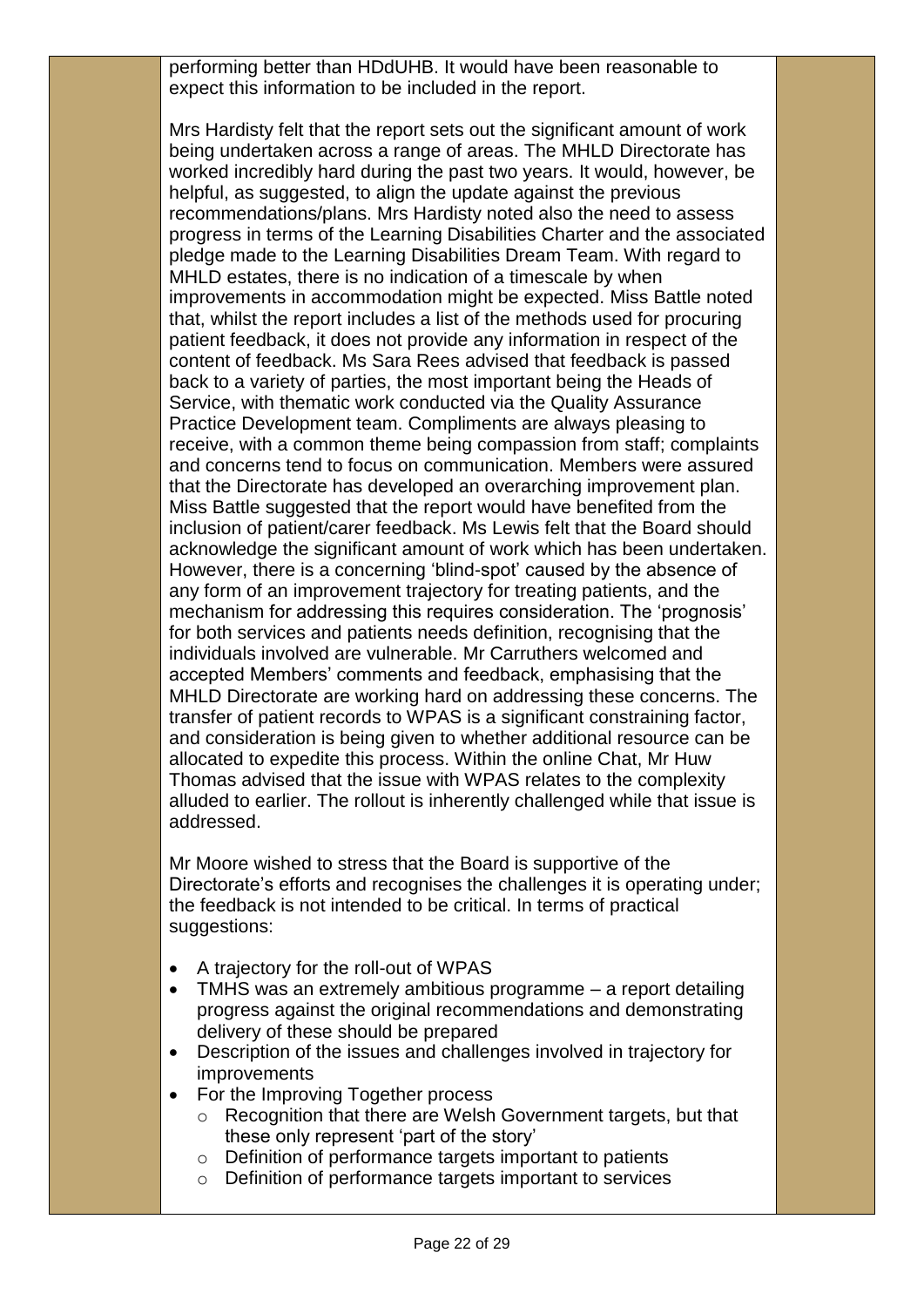| Both Miss Battle and Mrs Rayani emphasised a wish to hear examples<br>of the patient voice, including positives. Miss Battle noted that the                                                                                                                                                                                                                                                                                                                                                                                                                                                                                                                                                                                                |           |
|--------------------------------------------------------------------------------------------------------------------------------------------------------------------------------------------------------------------------------------------------------------------------------------------------------------------------------------------------------------------------------------------------------------------------------------------------------------------------------------------------------------------------------------------------------------------------------------------------------------------------------------------------------------------------------------------------------------------------------------------|-----------|
| Deputy Minister for Mental Health and Wellbeing had expressed that the<br>following should be ensured:                                                                                                                                                                                                                                                                                                                                                                                                                                                                                                                                                                                                                                     |           |
| That waiting lists are validated<br>$\bullet$<br>That triage systems are in place, to facilitate effective prioritisation                                                                                                                                                                                                                                                                                                                                                                                                                                                                                                                                                                                                                  |           |
| It was agreed that a further update, to include the information requested<br>and suggested by Board Members, would be scheduled for May 2022.<br>Miss Battle recognised that the MHLD Directorate has achieved a huge<br>amount, and emphasised that the Board is seeking to support it.                                                                                                                                                                                                                                                                                                                                                                                                                                                   | <b>AC</b> |
| Dr Lloyd thanked Members for their comments, queries and<br>suggestions, acknowledging the importance of providing MHLD services<br>to meet the needs of the local population. The challenges around waiting<br>lists were recognised, with Members assured that the Directorate is<br>working hard to rectify these. The Board was thanked for the opportunity<br>to further crystallise plans, actions and information. The need to ensure<br>that patients are triaged and prioritised based on need was accepted,<br>whilst also recognising that individuals have been waiting for long<br>periods for services. Finally, Dr Lloyd welcomed the suggestion of<br>access to further support in taking forward the Directorate's plans. |           |
| Dr Warren Lloyd, Ms Sara Rees and Ms Kay Issacs left the Board<br>meeting.                                                                                                                                                                                                                                                                                                                                                                                                                                                                                                                                                                                                                                                                 |           |
| The Board:                                                                                                                                                                                                                                                                                                                                                                                                                                                                                                                                                                                                                                                                                                                                 |           |
| <b>NOTED</b> progress against Planning Objective 5G across MH&LD in<br>2021/22;                                                                                                                                                                                                                                                                                                                                                                                                                                                                                                                                                                                                                                                            |           |
| <b>NOTED</b> the risks and mitigations highlighted;<br>$\bullet$<br><b>REQUESTED</b> a further update to the next Board meeting.                                                                                                                                                                                                                                                                                                                                                                                                                                                                                                                                                                                                           |           |
|                                                                                                                                                                                                                                                                                                                                                                                                                                                                                                                                                                                                                                                                                                                                            |           |

| <b>PM(22)50</b> | <b>CORPORATE RISK REGISTER</b>                                                                                                                                                                                                                                                                                                                                                                                                                                                                                                                                                                                                               |  |
|-----------------|----------------------------------------------------------------------------------------------------------------------------------------------------------------------------------------------------------------------------------------------------------------------------------------------------------------------------------------------------------------------------------------------------------------------------------------------------------------------------------------------------------------------------------------------------------------------------------------------------------------------------------------------|--|
|                 | Mrs Wilson introduced the Corporate Risk Register report, drawing<br>Members' attention to 'deep dives' conducted by Committees. Since the<br>Corporate Risk Register had last been presented to Board in November<br>2021, the following changes have taken place: 10 new risks have been<br>added, bringing the total to 18; 4 have been de-escalated or closed;<br>none have seen an increase in risk score; 2 have seen a reduction in<br>risk score and 8 have seen no change in risk score. A number of these<br>have been mentioned in foregoing discussions and had all been<br>discussed and scrutinised at Board level committees. |  |
|                 | Miss Battle welcomed the report, emphasising the significant levels of<br>scrutiny undertaken at Committee level.                                                                                                                                                                                                                                                                                                                                                                                                                                                                                                                            |  |
|                 | The Board was sufficiently ASSURED that principal risks are being<br>assessed, managed and reviewed appropriately/effectively through the<br>risk management arrangements in place, noting that these have been<br>reviewed by Board level Committees.                                                                                                                                                                                                                                                                                                                                                                                       |  |
|                 |                                                                                                                                                                                                                                                                                                                                                                                                                                                                                                                                                                                                                                              |  |
| PM(22)51        | <b>INTEGRATED PERFORMANCE ASSURANCE REPORT - MONTH 11</b><br>2021/22                                                                                                                                                                                                                                                                                                                                                                                                                                                                                                                                                                         |  |
|                 | Mr Huw Thomas presented the Integrated Performance Assurance                                                                                                                                                                                                                                                                                                                                                                                                                                                                                                                                                                                 |  |

Report (IPAR) for Month 11 of 2021/22, noting that a number of the issues therein have been touched upon already. The organisation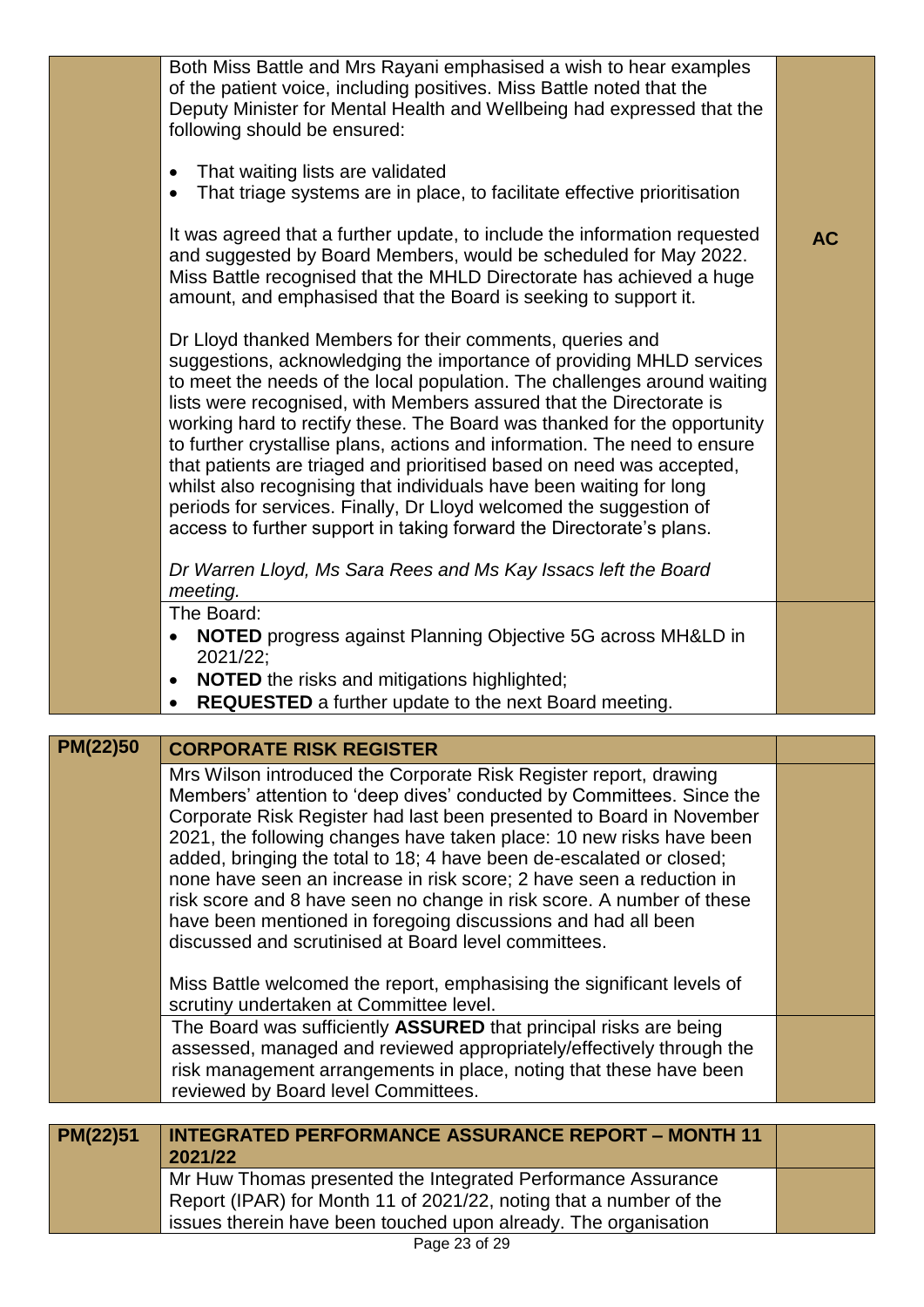|          | remains mindful of the fact that performance metrics represent individual<br>patients. Patient Experience measures are demonstrating improvement,<br>with patients reporting that they are involved in their own care, and feel<br>safe and cared for. Mr Thomas reminded Members that the report itself<br>represents a high-level presentation of data, with a weblink within to the<br>detailed IPAR Dashboard.                                                                                                                                                                                                                                                                                                                                                                                                                                                                                                                                                                                                                                                                                                               |           |
|----------|----------------------------------------------------------------------------------------------------------------------------------------------------------------------------------------------------------------------------------------------------------------------------------------------------------------------------------------------------------------------------------------------------------------------------------------------------------------------------------------------------------------------------------------------------------------------------------------------------------------------------------------------------------------------------------------------------------------------------------------------------------------------------------------------------------------------------------------------------------------------------------------------------------------------------------------------------------------------------------------------------------------------------------------------------------------------------------------------------------------------------------|-----------|
|          | Mr Moore highlighted links with the earlier discussions around the IMTP,<br>advising that the UHB is working on a set of indicators against which it<br>would envisage seeing improvement during the coming year. As part of<br>this, a Recovery Communications Strategy is also being developed,<br>which will provide the public with information on changes being<br>implemented and anticipated timescales. Whilst noting increased<br>numbers of Consultants and Specialty and Associate Specialty (SAS)<br>doctors with Job Plans, Miss Battle requested that further analysis be<br>undertaken around the quality and method of those Job Plans. Mrs<br>Gostling confirmed that she would follow this up with the Medical<br>Director, Professor Philip Kloer.                                                                                                                                                                                                                                                                                                                                                            | <b>PK</b> |
|          | Mr Iwan Thomas left the Board meeting.                                                                                                                                                                                                                                                                                                                                                                                                                                                                                                                                                                                                                                                                                                                                                                                                                                                                                                                                                                                                                                                                                           |           |
|          | The Board CONSIDERED and DISCUSSED issues arising from the<br>IPAR - Month 11 2021/22.                                                                                                                                                                                                                                                                                                                                                                                                                                                                                                                                                                                                                                                                                                                                                                                                                                                                                                                                                                                                                                           |           |
|          |                                                                                                                                                                                                                                                                                                                                                                                                                                                                                                                                                                                                                                                                                                                                                                                                                                                                                                                                                                                                                                                                                                                                  |           |
| PM(22)52 | <b>FINANCIAL REPORT - MONTH 11 2021/22</b>                                                                                                                                                                                                                                                                                                                                                                                                                                                                                                                                                                                                                                                                                                                                                                                                                                                                                                                                                                                                                                                                                       |           |
|          | Mr Huw Thomas introduced the Financial Report for Month 11 of<br>2021/22, advising that the central 'message' of this was consistent with<br>reports to preceding Board meetings. Members were reminded that the<br>UHB had previously found itself in the position of returning recovery<br>funding to Welsh Government, as it had not considered it possible to<br>utilise it effectively in the required timescale. Subsequently and following<br>work by the Operational team, the UHB had been able to request the<br>drawback of £4m to facilitate continued recovery actions, including the<br>outsourcing of services in particular and accelerated scanning of<br>medical records. The latter is relevant in terms of an item noted in the<br>ARAC Update Report presented earlier on the agenda, around the<br>Records Management Briefing Paper. Mr Huw Thomas suggested that it<br>would be of value for an update on the significant work which has been<br>undertaken to be presented at a Committee.                                                                                                              | <b>AC</b> |
|          | Referencing the key financial targets, Mr Maynard Davies requested an<br>update on the Capital target, in view of its rating as Medium. In<br>response, Mr Huw Thomas advised that progress is being maintained<br>and the risk managed. A report to ARAC is being drafted which will<br>detail the measures taken to mitigate this risk. Mr Weir noted that the<br>rate of inflation is rising steadily and enquired whether this will impact on<br>the UHB's financial forecasts. Also, whether the organisation is<br>considering providing any additional support to staff, particularly the<br>lower paid staff and those caring for patients. With regard to the first<br>query, Mr Huw Thomas explained that increases in inflation are not<br>impacting significantly this financial year; however, the position is likely<br>to change next year. The impact of an increased cost of living will impact<br>on staff and local communities and this is being considered by Mrs<br>Gostling and Dr Joanne McCarthy. Mrs Gostling reported a recent<br>announcement by Welsh Government that the National Living Wage will |           |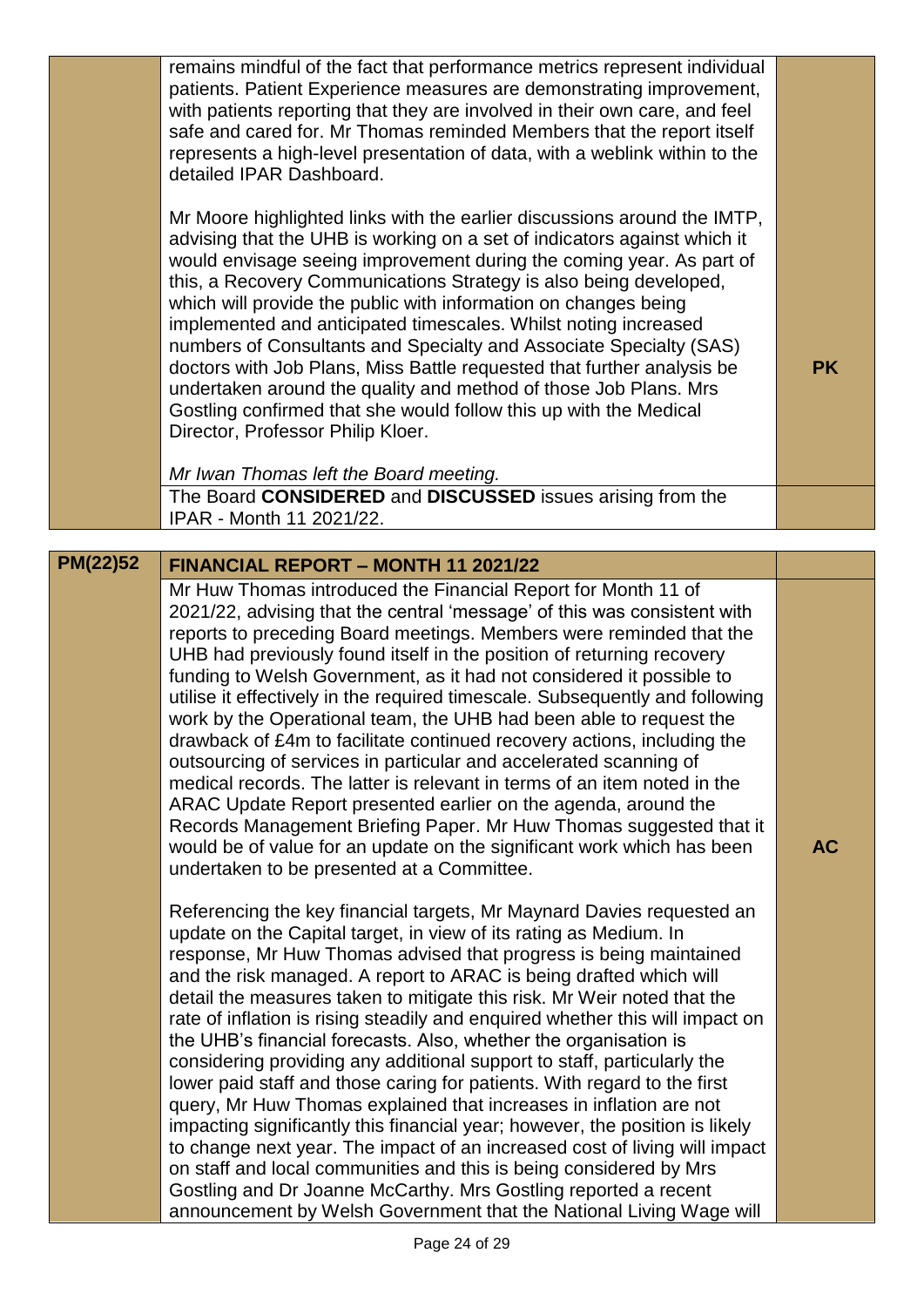|          | rise to £9.50 from 1 <sup>st</sup> April 2022. Work had begun in HDdUHB, which                                                             |  |
|----------|--------------------------------------------------------------------------------------------------------------------------------------------|--|
|          | was now being considered across Wales, to examine measures to<br>reduce travelling costs. Steps are also being taken to ensure that staff  |  |
|          | are aware of staff benefits available to them, including access to credit                                                                  |  |
|          | unions, financial advice, etc. Miss Battle advised that a recent meeting                                                                   |  |
|          | of the NHS Confederation had agreed that examples of best practice in                                                                      |  |
|          | this regard would be shared.                                                                                                               |  |
|          | The Board DISCUSSED and NOTED the financial position for Month 11.                                                                         |  |
|          |                                                                                                                                            |  |
| PM(22)53 | <b>STRATEGIC ENABLING GROUP UPDATE</b>                                                                                                     |  |
|          | The Board RECEIVED for information the Strategic Enabling Group                                                                            |  |
|          | Update report.                                                                                                                             |  |
|          |                                                                                                                                            |  |
| PM(22)54 | <b>REPORT OF THE STRATEGIC DEVELOPMENT &amp; OPERATIONAL</b><br><b>DELIVERY COMMITTEE</b>                                                  |  |
|          | Mr Maynard Davies, SDODC Chair, presented the SDODC update                                                                                 |  |
|          | report, drawing Members' attention to the three substantive agenda                                                                         |  |
|          | items arising from Committee discussions. Mr Maynard Davies also                                                                           |  |
|          | highlighted concerns around Stroke services, and the need to monitor                                                                       |  |
|          | this area. In response to a query regarding whether there was any<br>update in regards to Hyper Acute Stroke Unit (HASU) plans, Mr Moore   |  |
|          | advised that no formal announcement had been made to date.                                                                                 |  |
|          |                                                                                                                                            |  |
|          | Miss Battle thanked SDODC for its scrutiny of the Dementia and<br>Palliative & End of Life Care Strategies.                                |  |
|          | The Board:                                                                                                                                 |  |
|          | <b>NOTED</b> the SDODC update report;<br>$\bullet$                                                                                         |  |
|          | <b>NOTED</b> the Committee's approval of the West Wales Care<br>$\bullet$                                                                  |  |
|          | Partnership Dementia Strategy and HDdUHB Palliative & End of Life                                                                          |  |
|          | Care Strategy, recognising that these are substantive agenda items;                                                                        |  |
|          | RATIFIED the Discretionary Capital Programme for 2022/23;<br>٠                                                                             |  |
|          | NOTED that the Population Assessment and Market Stability Report<br>٠                                                                      |  |
|          | has been reviewed in Executive Summary form by the Committee                                                                               |  |
|          | and approved through the Regional Partnership Board on 23 <sup>rd</sup> March<br>2022, recognising that this is a substantive agenda item; |  |
|          | ACKNOWLEDGED the key risks, issues and matters of concern,<br>$\bullet$                                                                    |  |
|          | together with actions being taken to address these.                                                                                        |  |
|          |                                                                                                                                            |  |
| PM(22)55 | <b>WEST WALES CARE PARTNERSHIP DEMENTIA STRATEGY</b>                                                                                       |  |
|          | Ms Rhian Matthews joined the Board meeting.                                                                                                |  |
|          |                                                                                                                                            |  |
|          | Ms Shakeshaft introduced the West Wales Care Partnership Dementia                                                                          |  |
|          | Strategy report, thanking Ms Rhian Matthews for her work on this                                                                           |  |
|          | challenging Strategy, whilst commending the evidence-based approach                                                                        |  |
|          | which had facilitated its successful passage through SDODC. Ms                                                                             |  |
|          | Matthews accepted that implementation of the Strategy would be<br>challenging, whilst emphasising the need for ambition and welcoming      |  |
|          | the opportunity to take this forward. The Strategy represents a positive                                                                   |  |
|          | position for HDdUHB and its partners, who are united in a single                                                                           |  |
|          | approach to this issue.                                                                                                                    |  |
|          |                                                                                                                                            |  |
|          | Professor Gammon confirmed that the Strategy had been scrutinised at                                                                       |  |
|          | other Committees, and that their comments and feedback had been                                                                            |  |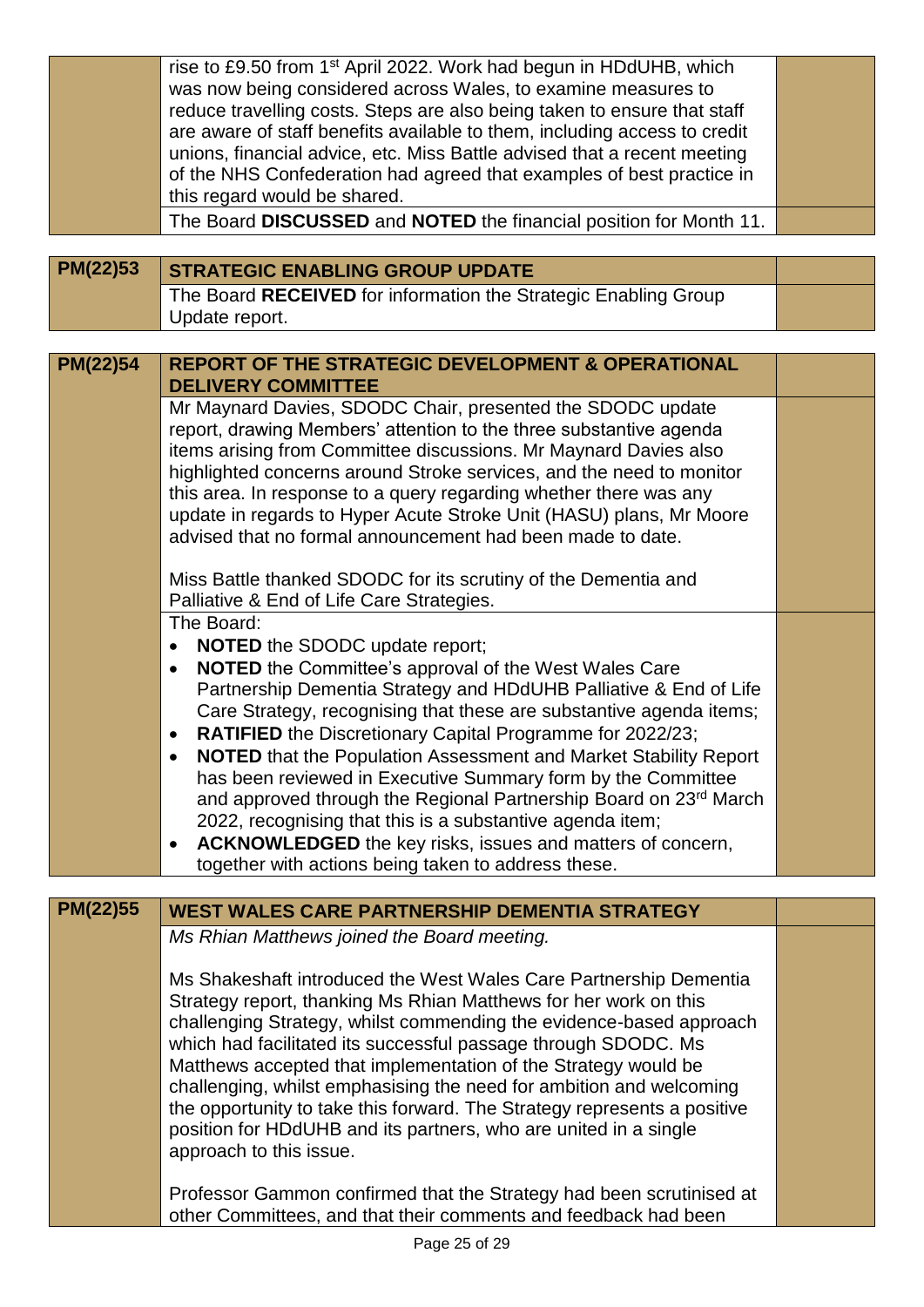|          | addressed, which provided assurance that this was an extremely robust<br>Strategy. Mrs Hardisty thanked Ms Matthews and her team for their<br>work, advising Members that the Strategy will be considered by the RPB<br>and that specific funding for Dementia care has been ring-fenced as part<br>of the RIF. Mr Moore added his thanks and suggested that an update on<br>delivery of the Strategy would be welcomed. It was further suggested<br>that there be consideration of how the Strategy can be aligned with the<br>Performance system and BAF. Miss Battle also felt that the Strategy<br>should feed into the proposed discussions with Local Authority partners<br>around health and social care mentioned earlier. Within the online Chat,<br>Ms Matthews' work on this vital Strategy was commended.<br>Ms Rhian Matthews left the Board meeting.                                                                                                                                                                                                                                                                                                                                                                                                                                                                                                                               | <b>AS</b><br><b>AS/JW</b><br><b>AS</b> |
|----------|--------------------------------------------------------------------------------------------------------------------------------------------------------------------------------------------------------------------------------------------------------------------------------------------------------------------------------------------------------------------------------------------------------------------------------------------------------------------------------------------------------------------------------------------------------------------------------------------------------------------------------------------------------------------------------------------------------------------------------------------------------------------------------------------------------------------------------------------------------------------------------------------------------------------------------------------------------------------------------------------------------------------------------------------------------------------------------------------------------------------------------------------------------------------------------------------------------------------------------------------------------------------------------------------------------------------------------------------------------------------------------------------------|----------------------------------------|
|          | The Board CONSIDERED and APPROVED the draft West Wales Care<br>Partnership Dementia Strategy, prior to presentation of the final<br>approved Regional Dementia Strategy at the West Wales Regional<br>Partnership Board.                                                                                                                                                                                                                                                                                                                                                                                                                                                                                                                                                                                                                                                                                                                                                                                                                                                                                                                                                                                                                                                                                                                                                                         |                                        |
| PM(22)56 | <b>HDdUHB PALLIATIVE &amp; END OF LIFE CARE STRATEGY</b>                                                                                                                                                                                                                                                                                                                                                                                                                                                                                                                                                                                                                                                                                                                                                                                                                                                                                                                                                                                                                                                                                                                                                                                                                                                                                                                                         |                                        |
|          | Ms Paterson introduced the HDdUHB Palliative & End of Life Care<br>Strategy report, advising that this had also been scrutinised at SDODC.<br>As outlined in the report, the WWCP Palliative & End of Life Care<br>Principles (PEOLC) were agreed in September 2020; however, there<br>was no All Wales or HDdUHB Strategy. The UHB is the first in Wales to<br>develop such a Strategy and will be sharing their work. The organisation<br>is now on track to deliver the associated Business Case, following wide-<br>ranging engagement with partner organisations, patients' families, staff<br>and other stakeholders. Palliative Care services are distributed across<br>the UHB, and teams have come together to ensure a regional approach,<br>with their support and enthusiasm welcomed. There has been some<br>growth within the workforce and work is taking place with educational<br>providers. Further developments will be reported via the relevant<br>Committees; in the meantime, Ms Paterson commended the Strategy to<br>Board for approval.                                                                                                                                                                                                                                                                                                                                |                                        |
|          | Mr Moore thanked Ms Paterson for her work in this area, noting that<br>members of the UHB's Palliative Care teams had previously felt isolated<br>and Ms Paterson had taken much-needed steps to address this. As a<br>result, staff feel much more connected to each other and the<br>organisation. As with the previous item, it was suggested that an update<br>on implementation of the Strategy would be beneficial, along with a<br>discussion around connecting it to Performance metrics and the BAF.<br>Ms Paterson emphasised the timeliness of this report, in view of the<br>Patient Story presented as part of the Improving Patient Experience<br>report. Members were assured that learning from this Patient Story had<br>been reflected upon within the Palliative Care teams. Mrs Hardisty<br>endorsed the Strategy, noting that the presentational style adopted by<br>Attain, applied to both this and the foregoing document, make them<br>extremely eye-catching and accessible. Whilst this is a HDdUHB<br>Strategy, it should be recognised that it involves other partners. Miss<br>Battle thanked Ms Paterson and her team for leading the way in this<br>work across Wales. Within the online Chat, Mr Huw Thomas advised<br>that the organisation is already working on the 'healthy days at home'<br>measures. The Strategy was commended as a great example of co- | <b>JP</b><br><b>JP/JW</b>              |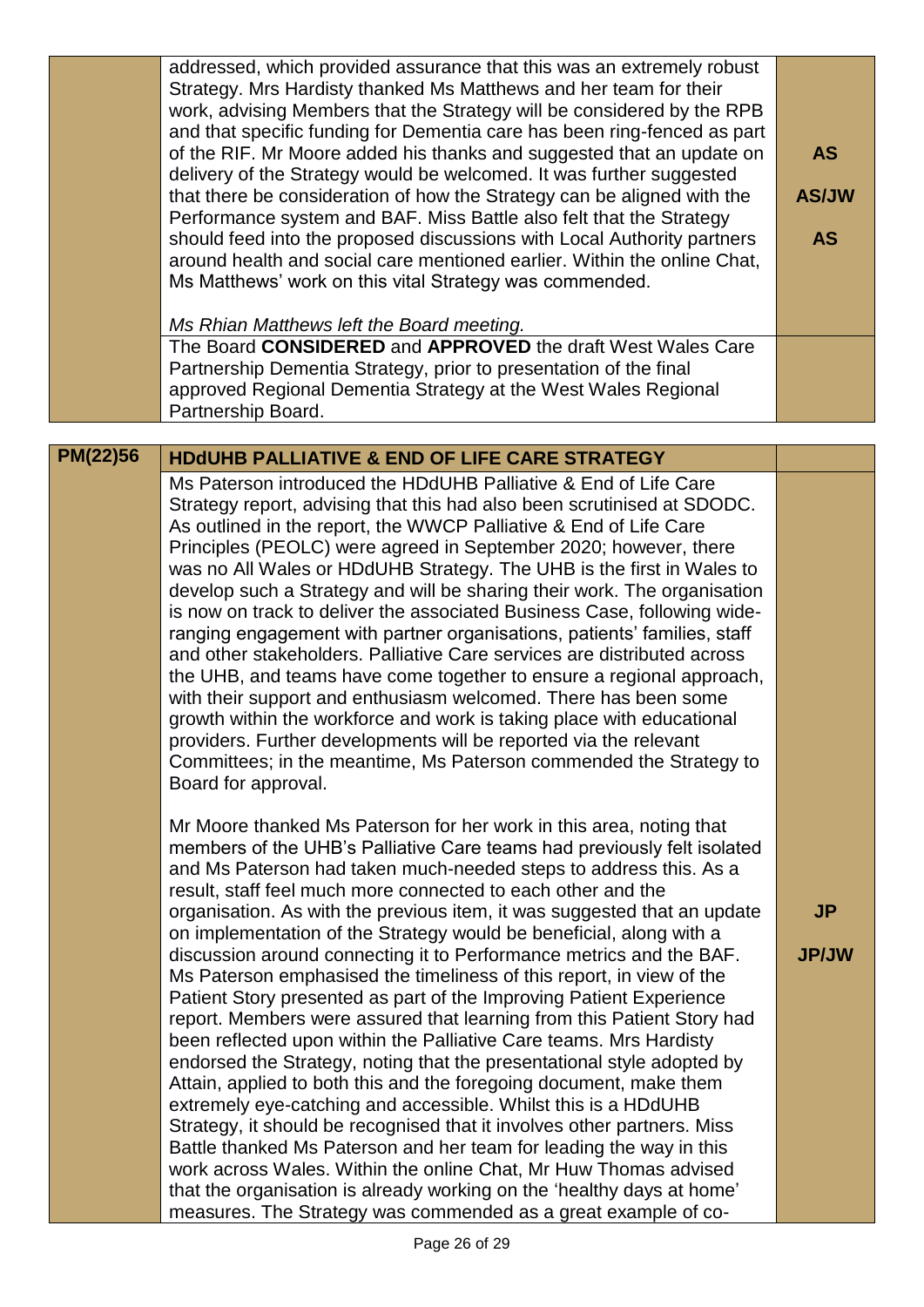|          | production and partnership and the 'through age' approach was<br>welcomed.                                                                                                                                           |           |
|----------|----------------------------------------------------------------------------------------------------------------------------------------------------------------------------------------------------------------------|-----------|
|          | Thanks was expressed to both teams for such informative Strategies,<br>which Mr Huw Thomas suggested are key for the organisation in<br>aligning with its AHMWW strategy and sustainability roadmap.                 |           |
|          | Ms Donna Coleman left the Board meeting.                                                                                                                                                                             |           |
|          | The Board APPROVED the Palliative & End of Life Care Strategy and<br>its implementation.                                                                                                                             |           |
|          |                                                                                                                                                                                                                      |           |
| PM(22)57 | <b>REGIONAL PARTNERSHIP BOARD - POPULATION ASSESSMENT</b><br><b>AND MARKET STABILITY REPORT</b>                                                                                                                      |           |
|          | Ms Paterson presented the Regional Partnership Board Population                                                                                                                                                      |           |
|          | Assessment and Market Stability Report, highlighting the need within the                                                                                                                                             |           |
|          | Population Assessment to consider a number of specific groups. This,                                                                                                                                                 |           |
|          | together with the Market Stability Report, are important in terms of the                                                                                                                                             |           |
|          | UHB's Strategy, the RIF and Primary Care Cluster Plans. Any funding                                                                                                                                                  |           |
|          | requests will need to align with the Population Assessment and Market<br>Stability Report. The documents require consideration by both the UHB<br>and Local Authorities, and have been subject to scrutiny by SDODC. |           |
|          | Referencing the Population Assessment, Mr Newman noted that the<br>number of registered Unpaid Carers has increased significantly in recent                                                                          |           |
|          | times, suggesting that figures within the report may be underestimates.                                                                                                                                              |           |
|          | In terms of the services and service provision recorded within the Market                                                                                                                                            |           |
|          | Stability Report, Mr Newman observed that there was no reference to                                                                                                                                                  |           |
|          | respite provision, which is one of the most important services available                                                                                                                                             |           |
|          | to Unpaid Carers. Ms Paterson welcomed these comments, agreeing<br>that the COVID-19 pandemic has resulted in a significant increase in                                                                              |           |
|          | Unpaid Carers, which needs to be recognised. The provision of respite                                                                                                                                                |           |
|          | care is also an important issue. Ms Paterson committed to feed back                                                                                                                                                  | <b>JP</b> |
|          | these points to the RPB.                                                                                                                                                                                             |           |
|          | Mr Mark Henwood left the Board meeting.                                                                                                                                                                              |           |
|          | The Board:                                                                                                                                                                                                           |           |
|          | <b>NOTED</b> the production of the Population Assessment and Market<br>٠                                                                                                                                             |           |
|          | Stability Report and the executive summaries;                                                                                                                                                                        |           |
|          | <b>ENDORSED</b> the refreshed Population Assessment, which has been<br>$\bullet$                                                                                                                                     |           |
|          | approved through the Regional Partnership Board on 23rd March                                                                                                                                                        |           |
|          | 2022;                                                                                                                                                                                                                |           |
|          | <b>ENDORSED</b> the Market Stability Report, which has been approved<br>٠<br>through the Regional Partnership Board on 23rd March 2022.                                                                              |           |
|          |                                                                                                                                                                                                                      |           |
| PM(22)58 | <b>REPORT OF THE PEOPLE, ORGANISATIONAL DEVELOPMENT &amp;</b>                                                                                                                                                        |           |
|          | <b>CULTURE COMMITTEE</b>                                                                                                                                                                                             |           |
|          | Professor Gammon, PODCC Chair, presented the PODCC update                                                                                                                                                            |           |
|          | report, advising that there are no matters for Board consideration or key<br>risks/issues/matters of concern.                                                                                                        |           |
|          | The Board NOTED the PODCC update report.                                                                                                                                                                             |           |
|          |                                                                                                                                                                                                                      |           |
| PM(22)59 | <b>REPORT OF THE HEALTH &amp; SAFETY COMMITTEE</b>                                                                                                                                                                   |           |
|          | Mrs Hardisty, Health & Safety Committee (HSC) Chair, presented the                                                                                                                                                   |           |
|          | HSC update report, highlighting concerns around compliance with Lifting                                                                                                                                              |           |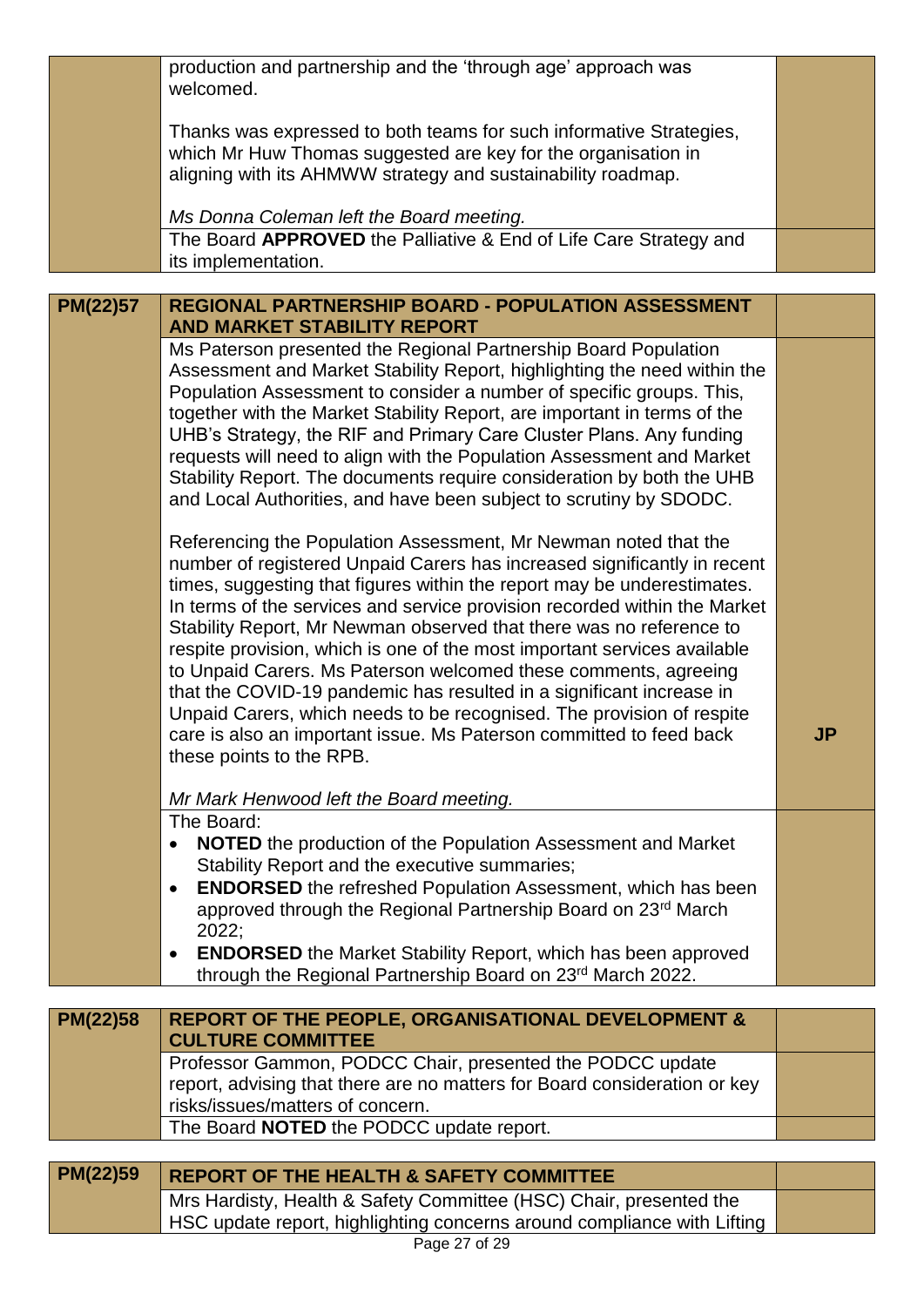|          | Operations and Lifting Equipment Regulations (LOLER). Members<br>heard that a recent update had demonstrated all issues were being               |  |
|----------|--------------------------------------------------------------------------------------------------------------------------------------------------|--|
|          | addressed, providing assurance on this matter.                                                                                                   |  |
|          | The Board NOTED the HSC update report and ACKNOWLEDGED the<br>key risks, issues and matters of concern, together with actions being              |  |
|          | taken to address these.                                                                                                                          |  |
|          |                                                                                                                                                  |  |
| PM(22)60 | <b>REPORT OF THE SUSTAINABLE RESOURCES COMMITTEE</b>                                                                                             |  |
|          | Mr Weir, SRC Chair, presented the SRC update report, stating that the                                                                            |  |
|          | Committee had received a detailed presentation from NHS Wales<br>Shared Services Partnership (NWSSP), which offered assurance around             |  |
|          | potential support for foundational economy opportunities; an area the                                                                            |  |
|          | UHB is keen to develop. An encouraging update around decarbonisation                                                                             |  |
|          | initiatives had also been received, and Members looked forward to                                                                                |  |
|          | receiving a formal Strategy in this regard. The Information Governance                                                                           |  |
|          | Sub-Committee (IGSC) update report had highlighted the risk of cyber-<br>attacks.                                                                |  |
|          | The Board NOTED the SRC update report, and ACKNOWLEDGED the                                                                                      |  |
|          | key risks, issues and matters of concern, together with actions being                                                                            |  |
|          | taken to address these.                                                                                                                          |  |
| PM(22)61 | <b>COMMITTEE UPDATE REPORTS: BOARD LEVEL COMMITTEES</b>                                                                                          |  |
|          | Mrs Wilson presented the Board Level Committees Update Report,                                                                                   |  |
|          | drawing Members' attention to the issues highlighted by the Stakeholder                                                                          |  |
|          | Reference Group (SRG) and the need for a Corporate Trustee session                                                                               |  |
|          | to approve the Charitable Funds Committee requests.                                                                                              |  |
|          | Miss Battle acknowledged the issues raised by the SRG and assured                                                                                |  |
|          | Members that these would be taken forward in developing the IMTP.                                                                                |  |
|          | The Board ENDORSED the updates, recognising any matters requiring                                                                                |  |
|          | Board level consideration or approval and the key risks and issues/<br>matters of concern identified, in respect of work undertaken on behalf of |  |
|          | the Board at recent Committee meetings, noting that a Corporate                                                                                  |  |
|          | Trustee session will be held directly after the Public Board meeting to                                                                          |  |
|          | consider the charitable funds budget and expenditure.                                                                                            |  |
|          |                                                                                                                                                  |  |
| PM(22)62 | <b>COMMITTEE UPDATE REPORTS: IN-COMMITTEE BOARD</b>                                                                                              |  |
|          | The Board RECEIVED the update report of the In-Committee Board<br>meeting.                                                                       |  |
|          |                                                                                                                                                  |  |
| PM(22)63 | <b>COMMITTEE UPDATE REPORTS: HDdUHB ADVISORY GROUPS</b>                                                                                          |  |
|          | The Board RECEIVED the update report in respect of recent Advisory                                                                               |  |
|          | Group meetings.                                                                                                                                  |  |
| PM(22)64 | <b>HDdUHB JOINT COMMITTEES &amp; COLLABORATIVES</b>                                                                                              |  |
|          | The Board RECEIVED the minutes and updates in respect of recent                                                                                  |  |
|          | Welsh Health Specialised Services Committee (WHSSC), Emergency                                                                                   |  |
|          | Ambulance Services Committee (EASC), NHS Wales Shared Services                                                                                   |  |
|          | Partnership (NWSSP) Committee, Mid Wales Joint Committee for<br>Health and Care (MWJC) and NHS Wales Collaborative Leadership                    |  |
|          | Forum (CLF) meetings.                                                                                                                            |  |
|          |                                                                                                                                                  |  |